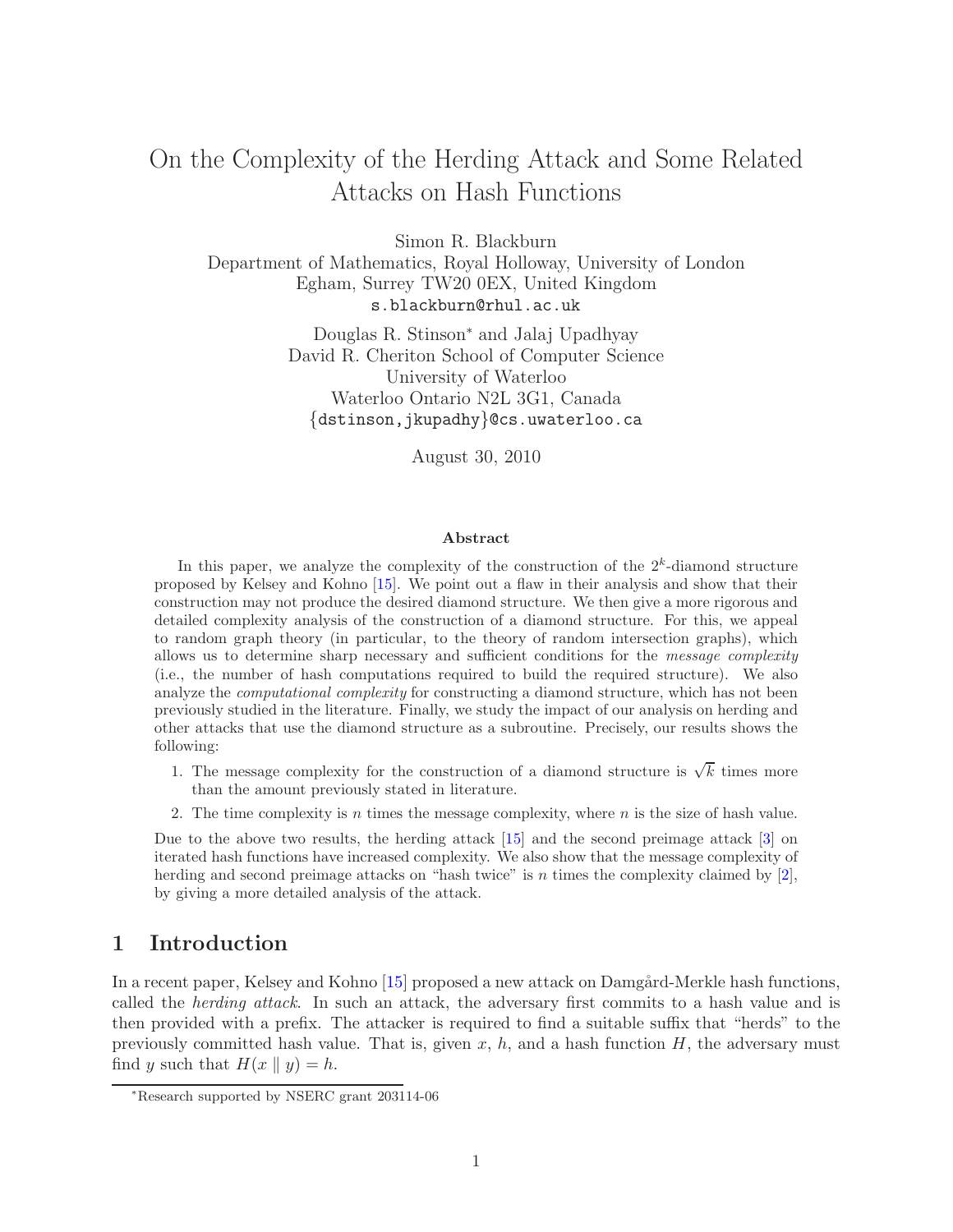<span id="page-1-0"></span>



To launch the attack, [\[15\]](#page-21-0) proposed a  $2^k$ -diamond structure, which permits the construction of certain multi-collisions, but which is structurally different from Joux's multicollision attack [\[13\]](#page-21-1).

A 2<sup>k</sup>-diamond structure contains a complete binary tree of depth k. There are  $2^{k-\ell}$  nodes at level  $\ell$ , for  $k \geq \ell \geq 0$ . There is also a single node at level −1, which we will call the *source node*. The source node is joined to every node at level 0. The nodes at level 0 are called the *leaves* of the diamond structure and the node at level k is called the root of the diamond structure.

Every edge e in the diamond structure is labeled by a string  $\sigma(e)$ . Typically, a string  $\sigma(e)$ consists of one or more message blocks. We also assign a label  $h(N)$  to every node N in the structure at level at least 0, as follows. Consider a directed path P from the source node to the node N in the diamond structure. P will consist of some edges  $e_0e_1 \cdots e_{\ell}$ , where N is at level  $\ell$  in the tree. Then we define

$$
h(N) = H(\sigma(e_0) \parallel \sigma(e_1) \parallel \cdots \parallel \sigma(e_{\ell})).
$$

The diamond structure will be constructed in such a way that all paths leading to a given node N yield the same value  $h(N)$ , so  $h(N)$  will be well-defined.

At any level  $\ell$  of the structure there are  $2^{k-\ell}$  hash values. These must be paired up in such a way that, when the next message blocks are appended,  $2^{k-\ell-1}$  collisions occur. Thus there are  $2^{k-\ell-1}$ hash values at the next level, which is level  $\ell + 1$ . The entire structure yields a  $2^k$ -multicollision, but it has other uses, as well.

A diagram of a  $2<sup>3</sup>$  diamond structure is given in Figure [1.](#page-1-0)

The diamond structure has found applications in attacks on hash functions that resisted other techniques such as Joux's multicollision [\[13\]](#page-21-1) and Kelsey-Schneier's expandable message attack [\[16\]](#page-21-2). Andreeva *et al* [\[3\]](#page-19-0) used the diamond structure to launch a second-preimage attack on Rivest's dithered hash construction [\[23\]](#page-21-3), which resisted the attack by Kelsey and Schneier [\[16\]](#page-21-2). They used the same dithering symbol for all the edges at the same level of the diamond structure. Using a similar technique, they also launched an attack on Shoup's domain extension algorithm for universal one-way hash functions  $[25]$ . In a recent paper, Andreeva *et al*  $[2]$  extended the application of diamond structures to launch herding attacks on four variants of hash functions, namely, hash twice, concatenated hash, zipper hash, and tree based hash, as well as a second preimage attack on hash twice construction.

All these attacks are based on the analysis of Kelsey and Kohno [\[15\]](#page-21-0), which claims that construction of a diamond structure is not as expensive as a naive approach would suggest. They stated that for herding an *n*-bit hash function, one requires  $2^{(n+k+4)/2}$  messages to construct a  $2^k$ -diamond structure. In this paper, we show a problem with their analysis and present a corrected and more detailed analysis of the herding attack. We also perform the first analysis of the computational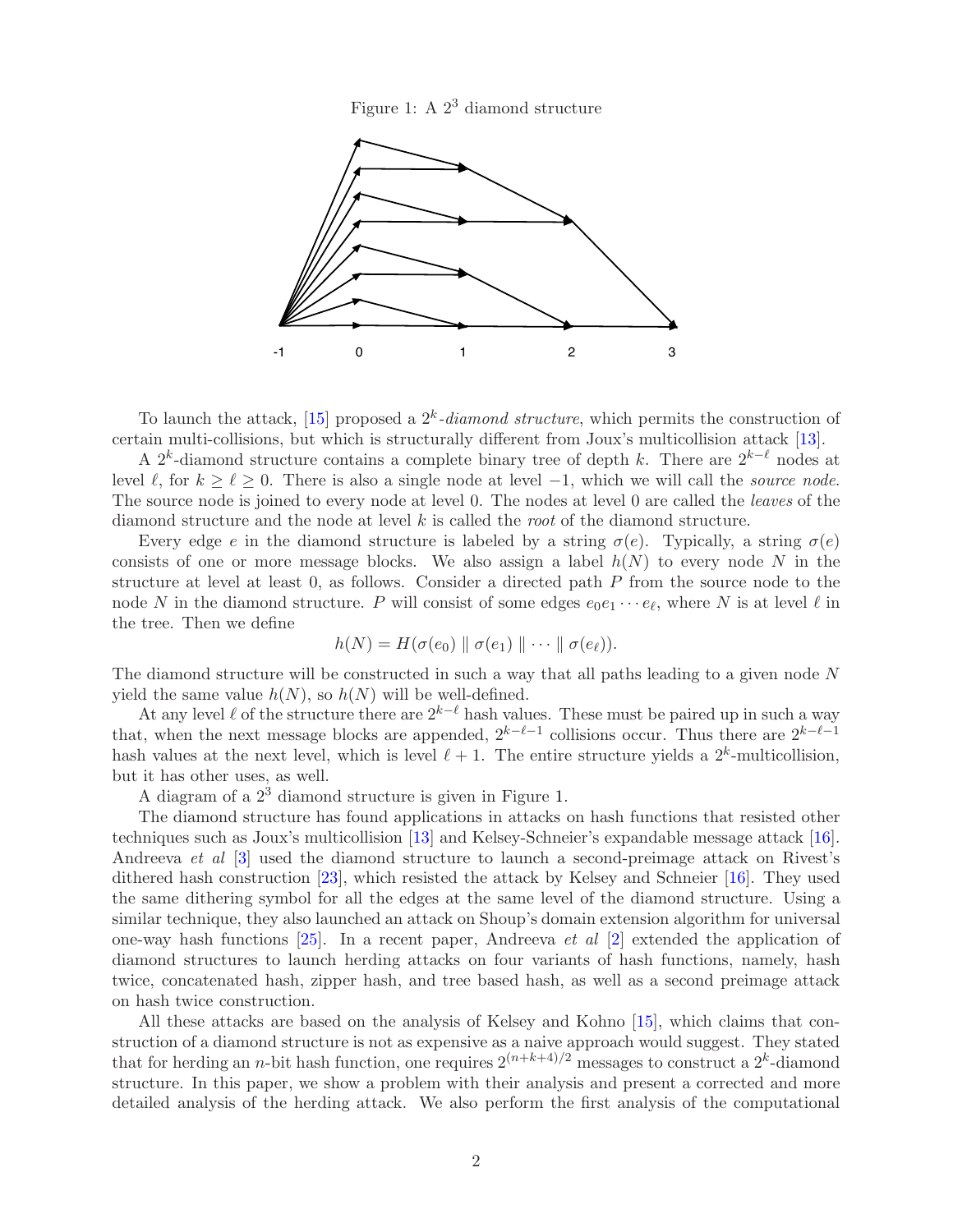complexity for constructing a diamond structure. The main results are as follows:

- 1. The message complexity of constructing a  $2<sup>k</sup>$ -diamond structure using the Kelsey-Kohno algorithm is  $\Theta(\sqrt{k} \times 2^{(n+k)/2})$  (Theorem [1\)](#page-6-0).
- 2. If each hash computation takes unit time, the computational complexity of constructing a  $2^k$ -diamond structure is  $O(n \times \sqrt{k} \times 2^{(n+k)/2})$  (Theorem [2\)](#page-9-0).

Using these results, we revisit the analysis of various attacks, such as [\[2,](#page-19-1) [3,](#page-19-0) [15\]](#page-21-0), that are based on diamond structure.

The paper is organized as follows. In Section [2,](#page-2-0) we outline the definitions and notations that are used in the paper. In Section [3,](#page-5-0) we formally present the diamond construction and give an overview of the analysis of Kelsey and Kohno [\[15\]](#page-21-0), pointing out the problem with their analysis. Also, in Section [3,](#page-5-0) we analyse the construction of a diamond structure using the Erdös-Rényi random graph model. In Section [4,](#page-9-1) we perform a more rigorous analysis in the setting of random intersection graphs. In Section [5,](#page-12-0) we revisit the complexity of the attacks that are based on diamond structure in the light of our analysis.

# <span id="page-2-0"></span>2 Preliminaries

In this section, we discuss some preliminaries that are required to understand this paper. We define the notation that we use in the paper, basics of hash functions, and variants of hash functions which are attacked using the diamond structure, as well as some concepts from the graph theory that we require in our analysis.

### 2.1 Notation

We let N denote the set of all natural numbers. For any integer  $k \in \mathbb{N}$ , denote by [k] the set  $\{1, 2, \ldots, k\}$ . Let  $n \in \mathbb{N}$ , then  $\{0, 1\}^n$  denotes all the *n*-bit strings. For any  $x \in \{0, 1\}^*$ , we denote the bit-length of x by |x|. We denote the concatenation of two strings x and y by  $x||y$ . We denote the message blocks of any message M by  $M_1||M_2|| \cdots ||M_l$ , where l denotes the number of message blocks. We write  $\log n$  for the logarithm of n to the base 2 and  $\ln n$  for natural logarithm of n. We use the following asymptotic notation [\[7,](#page-19-2) p. 336]. If  $f : \mathbb{N} \to \mathbb{R}$  and  $g : \mathbb{N} \to \mathbb{R}$  are two functions such that  $g(n) > 0$  for *n* sufficiently large, then we write:

$$
f \ll g
$$
 if  $f(n)/g(n) \to 0$  as  $n \to \infty$   
\n $f \gg g$  if  $f(n)/g(n) \to \infty$  as  $n \to \infty$ .

### <span id="page-2-1"></span>2.2 Basic hash function constructions

Hash functions have been defined in two settings: traditional keyless hash function and as a family of hash functions. In a traditional keyless hash function, we have a single hash function  $H$  that maps an arbitrary length input to a fixed length output. We now give a formal definition of the keyed hash functions.

**Definition 2.1.** For a finite key space  $\mathcal{K}$ , a space of messages  $\mathcal{M}$ , and a finite space of possible outputs called message digests,  $\mathcal{Y}$ , we define a hash function family as

$$
\mathcal{H}:\mathcal{K}\times\mathcal{M}\rightarrow\mathcal{Y}.
$$

We denote the family of hash functions by  $\mathcal{H} := \{H_k\}_{k \in \mathcal{K}}$ .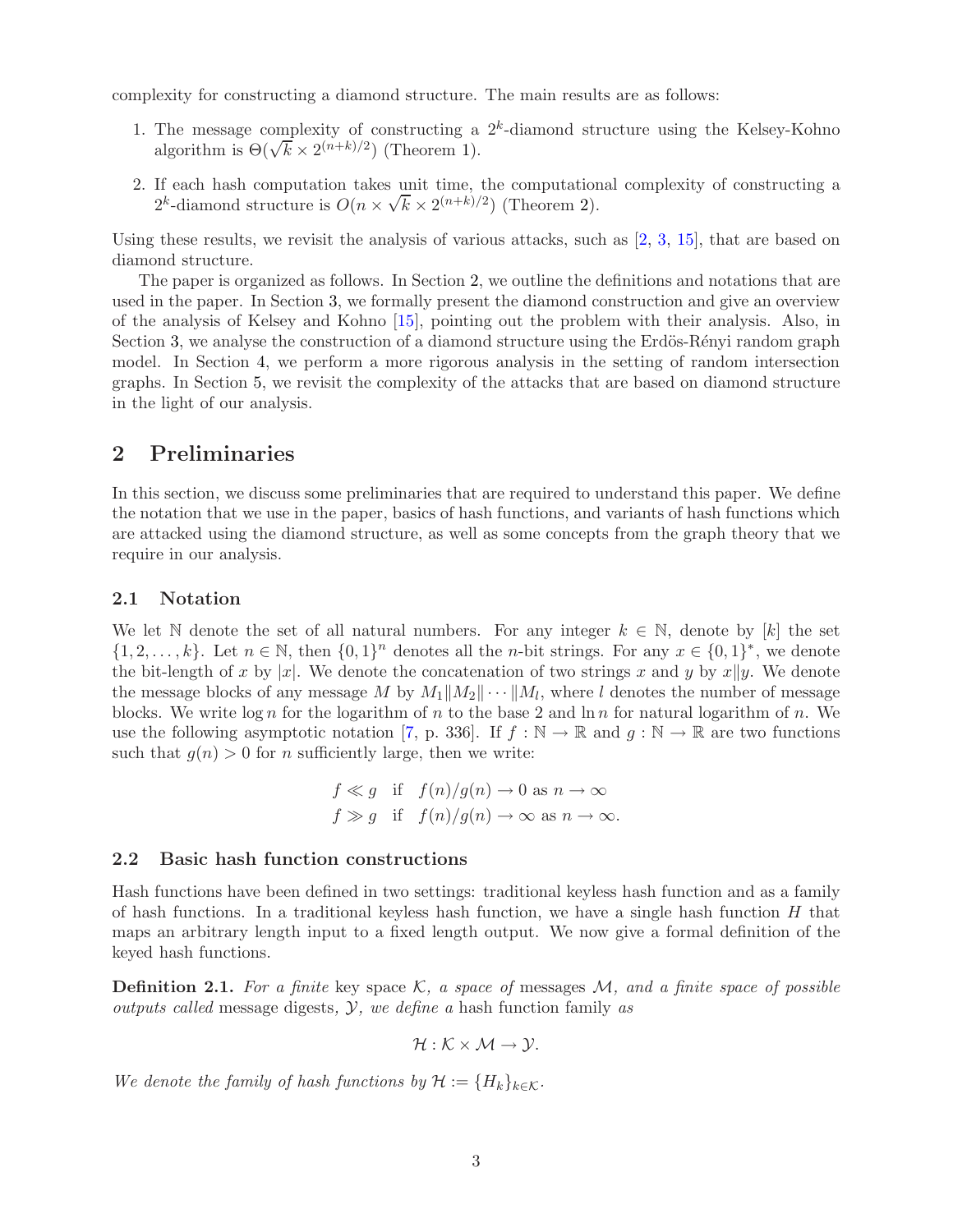A key  $k \in \mathcal{K}$  acts as an index which defines which hash function is chosen from the family. We usually denote the hash function  $H(k, M)$  by  $H_k(M)$  for  $k \in \mathcal{K}$  and  $M \in \mathcal{M}$ . We even drop the subscript when the function is clear from the context. Note that a traditional keyless hash function is a hash family with  $|\mathcal{K}| = 1$ .

A hash function, h, with  $\mathcal{Y} \in \{0,1\}^n$  is required to have three basic security properties [\[14,](#page-21-5) [27,](#page-21-6) [28\]](#page-21-7): collision resistance, preimage resistance, and second preimage resistance. Kelsey and Kohno [\[15\]](#page-21-0) defined a new security property: the chosen-target-forced-prefix resistance. This property is also studied in [\[21\]](#page-21-8) in connection with the Schnorr signature scheme, under the name random-prefix preimage problem. In this paper, we deal with second preimage resistance and chosen-target-forced-prefix resistance. These are defined informally as follows.

- 1. Second preimage-resistance: An attacker, when given one message M, should not be able to find another message M' such that  $h(M) = h(M')$  with less than  $2^n$  hash computations.
- 2. Chosen-target-forced-prefix resistance: An attacker commits to a hash value,  $h_c$ , and is then challenged with a prefix P. The attacker should not be able to find a suffix S such that  $h(P||S) = h_c$  with less than  $2^n$  hash computations. The attack is also called the *herding* attack.

A second preimage attack or herding attack with less than  $2^n$  work is considered to be a *break* of the hash function.

In this paper, we deal with a standard form of hash function, the *iterated hash function*. In an iterated hash function, we first define a function over a small domain, called the compression function, and then we extend the domain by using the compression function in an iterative manner.

Let  $f: \{0,1\}^n \times \{0,1\}^b \to \{0,1\}^n$  be a compression function. We denote the *n*-bit output of every iteration by h and call them *chaining values*; they are the input to the next iteration. The hash function based on a compression function f is denoted by  $H<sup>f</sup>$ . With a little abuse of notation, we drop the super-script if the compression function is clear from the context. For the rest of the paper, we assume that the message  $M$  is padded such that the padded message is a multiple of  $b$ . For this section, we assume that the padded message has a bit length bl and for simplicity, we denote the padded message by M. We represent the message in block form as  $M = M_1 ||M_2|| \cdots ||M_l$ , where  $|M_i|=b$  for all  $i \in [l].$ 

We next define some iterative hash functions that are susceptible to the herding attack and second preimage attack using the diamond structure.

#### MERKLE-DAMGARD.

The *Merkle-Damgård construction* is simple iteration, where

$$
h_i = f(h_{i-1}, M_i) \,\,\forall i \in [l]
$$

and  $h_0$  is a publicly known initial hash value. The output of the computation is  $\mathcal{MD}^f := h_l$ .

#### HASH TWICE.

In hash twice, one hashes two consecutive copies of the message  $M$ . Formally, for a hash function H, it is defined as

$$
\mathcal{HT} := H(H(IV, M), M)
$$

where IV is the publicly known initial hash value.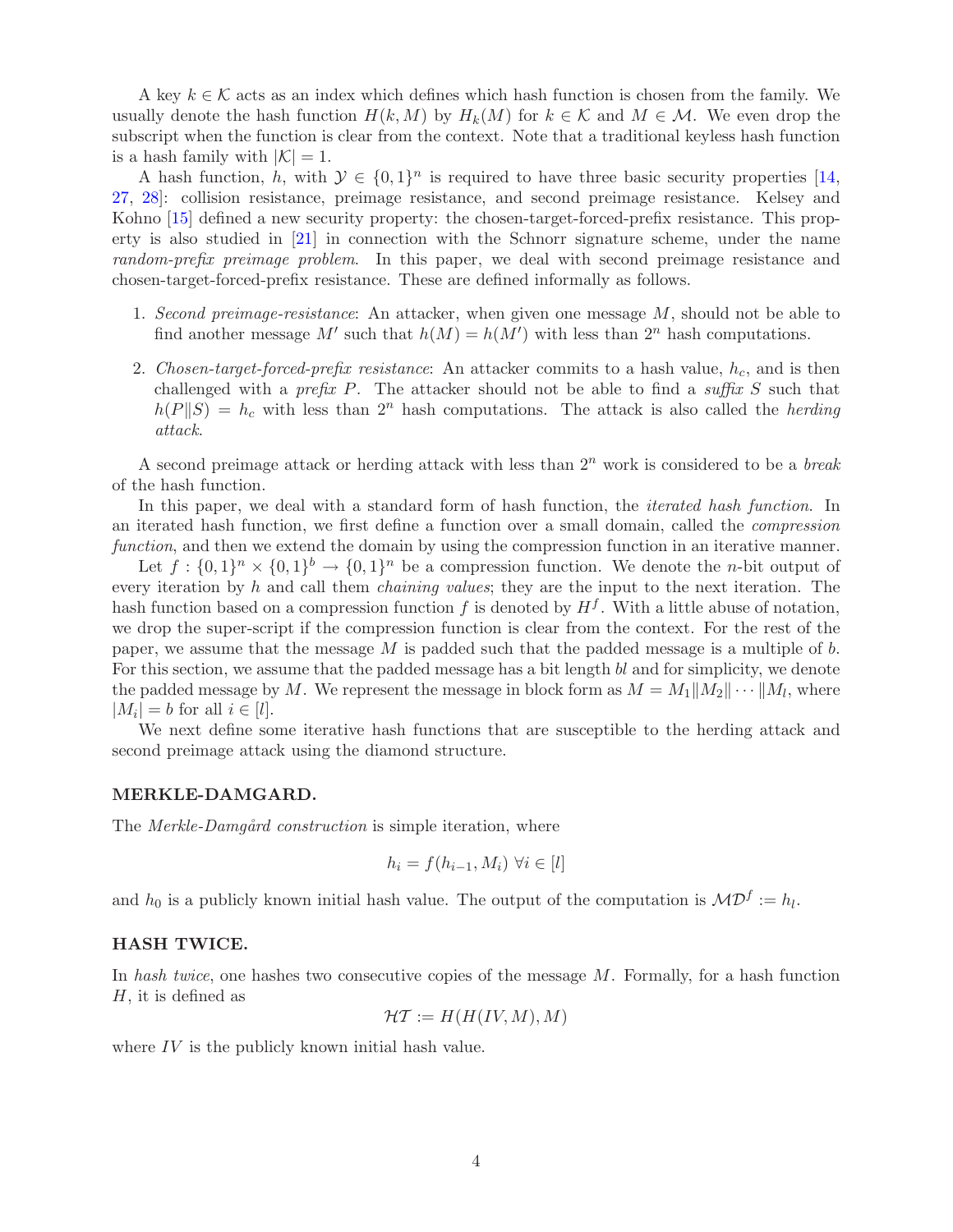### DITHERED HASH FUNCTIONS.

In the *dithered hash function*, every call to the compression function has three inputs: the *dithering* sequence which depends on the iteration, the chaining hash value, and the next message block. In the construction of Rivest [\[23\]](#page-21-3), the author uses a dithering sequence that is abelian square free. We give a brief overview of such sequence to the generality required to understand the construction of dithered hash functions. For details, we refer the reader to reference [\[1\]](#page-19-3).

**Definition 2.2.** A word w is a sequence of letters over some finite alphabet. If a word w can be written as xyz (where y is non-empty and x and/or z can be empty), then y is called a factor of w. A word w is called square free if no factor of w can be represented in the form yy for any non-empty word y.

Thus, square free words are strongly non-periodic and non-repeating. A much stronger notion of non-repeating word is abelian square free word which Rivest used in his construction.

**Definition 2.3.** A word w is said to be abelian square free if it cannot be written in the form  $w = xyy'z$ , where y is a non-empty word and y' is a permutation of y.

To capture the idea correctly, abcbca is square free, but not abelian square free as abc is followed by bca which is a permutation of abc.

**Rivest construction.** Let  $\mathbf{z} = \{z_i\}_{i=0}^{\infty}$  be any abelian square free dithering sequence, then the construction of Rivest is

 $h_i = f(h_{i-1}, M_i, z_i)$  for all  $i \in [l],$ 

where  $|M_i| + |z_i| = b$  and  $\mathcal{DH}^f := h_l$ .

### 2.3 Random graph theory

Our analysis uses some basic notions from graph theory (for more information, see a standard textbook such as Bondy and Murty [\[7\]](#page-19-2)). An undirected graph  $\mathcal{G} = (\mathcal{V}, \mathcal{E})$  consists of a finite set of vertices (or nodes),  $V$ , and a finite set of edges,  $\mathcal{E}$ , where an edge joins two distinct vertices. The edge joining two vertices u and v is denoted by the pair  $(u, v)$  or  $(v, u)$ , or more briefly by uv or vu, and the vertices u and v are called *adjacent* vertices. A path is a finite set of vertices  $(v_1, \ldots, v_k)$ , such that  $v_i$  and  $v_{i+1}$  are adjacent for  $1 \leq i \leq k-1$ . If it is possible to reach any vertex from any other vertex in the graph via some finite path, then the graph is connected. If there exists a set of edges, no two of which share a vertex, then the set of edges is called a matching. M is a maximum matching in G if no matching in G contains more edges than M does. If a matching M contains every vertex of  $\mathcal{G}$ , then M is called a *perfect matching* or a *one-factor*.

All the above-defined characteristics of graph are preserved under any relabelling of the vertices. We term such a characteristics of a graph as a *property*. More formally, we have the following definition.

**Definition 2.4.** A graph property is defined to be a predicate that is preserved under all possible isomorphisms of a graph. A property of a graph is monotone if the property is preserved by addition of arbitrary new edges to the graph.

Many natural properties of graphs are monotone properties, e.g., being connected, being twoconnected, containing a Hamiltonian cycle, containing a perfect matching, containing a triangle, etc.

In this paper, we deal with random graphs. An *Erdős-Rényi random graph*,  $\mathcal{G}(\nu, p)$ , is a graph on  $\nu$  labelled vertices, obtained by selecting each pair of vertices to be an edge randomly and independently with a fixed probability  $p$ . When we use this graph, we say we are *working in the* Erdős-Rényi model.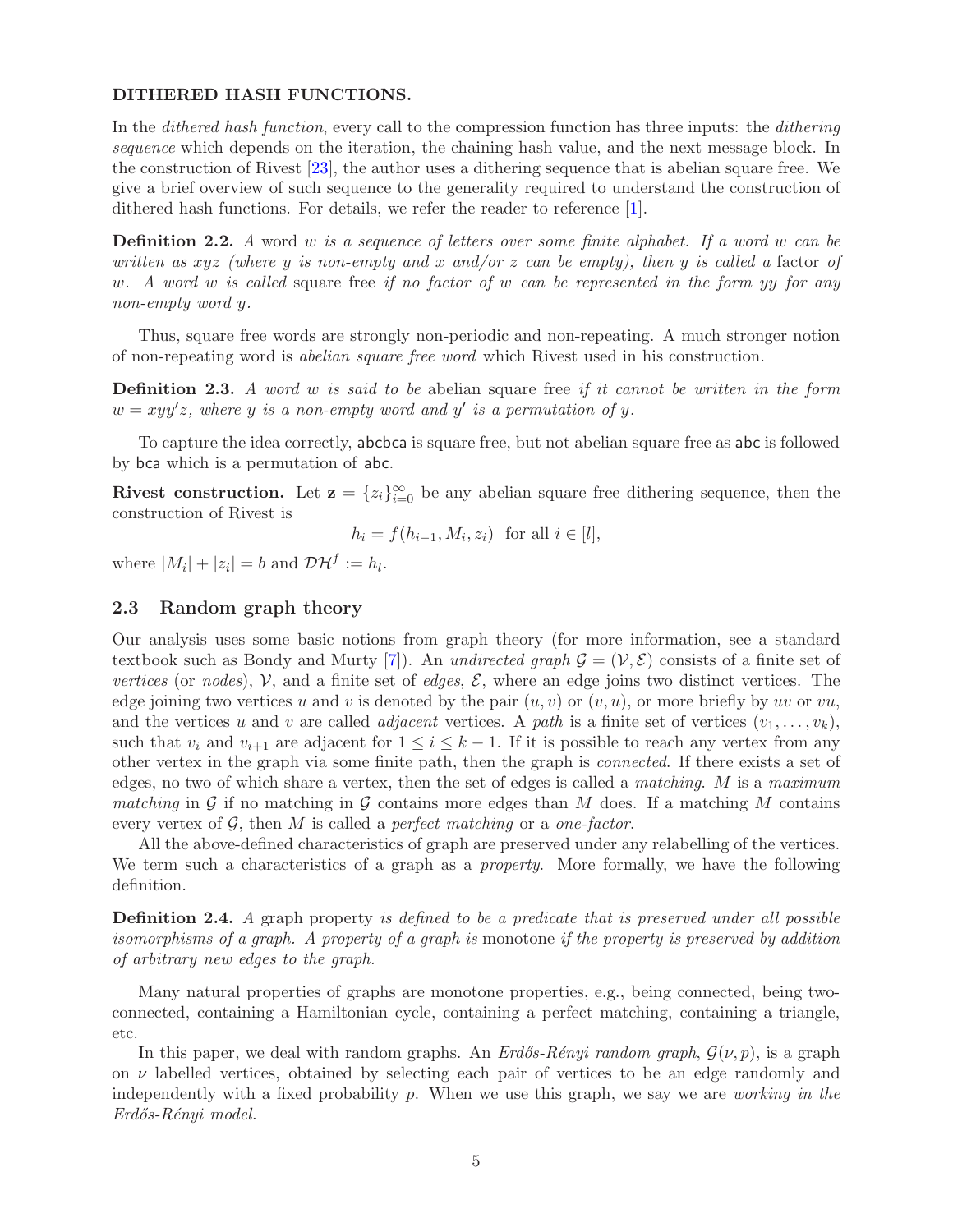The probability p has a very important role, as it can be seen as a parameter which determines the sparsity or density of the graph. As  $p$  ranges from 0 to 1, the graph becomes more and more dense on average. Moreover, many natural monotone graph-theoretic properties become true within a very small range of values of  $p$ . More precisely, given a monotone graph-theoretic property, there is typically a value of p (which will be a function of  $\nu$ , the number of vertices) called the called threshold function. The given property holds in the model  $\mathcal{G}(\nu, p)$  with probability close to 0 for p significantly less than the threshold, and the property holds with probability close to 1 for p significantly greater than the threshold. Formally, the notion of a threshold function is defined as follows:

**Definition 2.5.** [\[7,](#page-19-2) p. 347] A function  $t(\nu)$  is a threshold function for a monotone property P if, whenever  $p \ll t(\nu)$ , then  $\mathcal{G}(\nu, p)$  does not satisfy P asymptotically almost surely, and whenever  $p \gg t(\nu)$ , then  $\mathcal{G}(\nu, p)$  satisfies P asymptotically almost surely.

Here the phrase asymptotically almost surely means with probability tending to 1 as  $\nu \to \infty$ . We sometimes abbreviate this phrase to a.a.s.

### 2.4 Random intersection graphs

Let V be a set (of vertices) with  $|\mathcal{V}| = \nu$ , and let F be a set (of colours) with  $|F| = m$ . For each  $v \in V$ , let  $F_v$  be a subset of the set F of colours. The *intersection graph*  $\mathcal{G}(\{F_v\})$  has vertex set V, and has an edge uv if and only if  $F_u \cap F_v \neq \emptyset$ .

There are various models for *random* intersection graphs, where the sets  $F_v$  in an intersection graph are chosen independently using some probability distribution on the subsets of  $F$  that does not depend on v. The most widely studied model is the binomial random intersection graph  $\mathcal{G}_{\text{bin}}(n, m, p)$ introduced by Singer-Cohen [\[26\]](#page-21-9), where p is a real number such that  $0 \le p \le 1$ . In this model, we choose  $F_v$  by selecting each colour  $f \in F$  to lie in  $F_v$  independently with probability p. The term 'binomial' comes from an alternative way of generating  $\mathcal{G}_{\text{bin}}(n, m, p)$ , which can be described as follows. To choose the set  $F_v$ , first choose  $k_v \in \{0, 1, 2, \ldots, m\}$  according to the binomial distribution Bin $(m, p)$  (so the probability that  $k_v = i$  is  $\binom{m}{i} p^i (1-p)^{m-i}$ ). Then choose  $F_v$  uniformly from the set of all  $k_v$ -subsets of F.

We will also consider the *uniform random intersection graph*  $\mathcal{G}_u(\nu, m, L)$ , where L is an integer. Here we choose each subset  $F_v$  uniformly (and independently) from the L-subsets of F. Here the term 'uniform' comes from the fact that all subsets  $F_v$  have the same size, rather than anything to do with the uniform distribution.

Our main object of study is the Sampling With Replacement random intersection graph (or SWR random intersection graph)  $\mathcal{G}_{\text{swr}}(\nu,m,L)$ , where L is an integer. In this model,  $F_v$  is the result of sampling  $L$  times from  $F$ , with replacement.

We should note that random intersection graphs have been already been applied to cryptography: these graphs have been used [\[4,](#page-19-4) [22\]](#page-21-10) to model the effectiveness of the Eschenauer-Gligor key predistribution scheme for wireless sensor networks [\[10\]](#page-19-5).

# <span id="page-5-0"></span>3 Analysis of the complexity of constructing a diamond structure

We begin by recalling the analysis provided by Kelsey and Kohno [\[15\]](#page-21-0). Before we begin, we note that this analysis implies that  $n > k$ . Kelsey and Kohno [\[15\]](#page-21-0) argued as follows:

The work done to build the diamond structure is based on how many messages must be tried from each of  $2^k$  starting values, before each has collided with at least one other value. Intuitively, we can make the following argument, which matches experimental data for small parameters: When we try  $2^{n/2+k/2+1/2}$  messages spread out from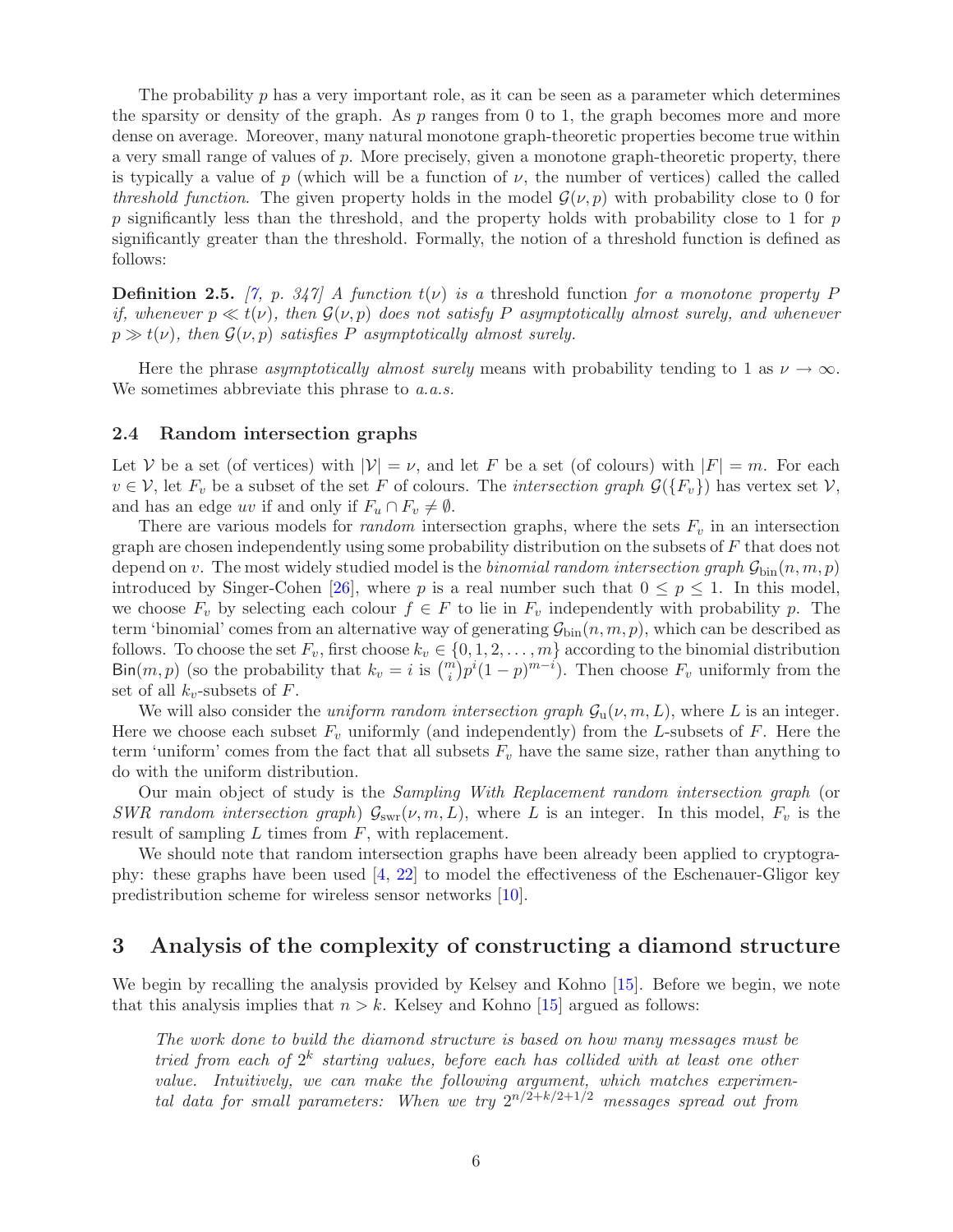$2^k$  starting hash values (lines), we get  $2^{n/2+k/2+1/2-k}$  messages per line, and thus between any pair of these starting hash values, we expect about  $(2^{n/2+k/2+1/2-k})^2 \times 2^{-n} =$  $2^{n+k+1-2k-n} = 2^{-k+1}$  collisions. We thus expect about  $2^{-k+k+1} = 2$  other hash values to collide with any given starting hash value.

We agree with this conclusion. Unfortunately, we will prove that this line of reasoning does not imply that the  $2^k$  nodes can be paired up in such a way that we get  $2^{k-1}$  collisions. It is useful to think of this problem in a graph-theoretic setting. Suppose we label the nodes as  $1, 2, \ldots, 2^k$ . Then we construct a graph  $\mathcal{G} = (\mathcal{V}, \mathcal{E})$  in the following manner. The vertex set is  $\mathcal{V} = \{v_1, \ldots, v_{2^k}\}\$  and  $(v_i, v_j) \in \mathcal{E}$  if the nodes i and j collide at the next level of the diamond structure.  $\mathcal{G}$  is an SWR random intersection graph (and we will treat it as such later), but based on the analysis above it seems reasonable to model G by a random graph in  $\mathcal{G}(2^k, 2^{-k+1})$ . Now, the question is if this random graph contains a perfect matching, as this is precisely what is required in order to be able to find the desired  $2^{k-1}$  pairs of collisions.

Unfortunately, random graph theory tells us that it is very unlikely that there is a perfect matching in a random graph in  $\mathcal{G}(2^k, 2^{-k+1})$ . This is because Erdös and Rényi [\[9\]](#page-19-6) proved that the threshold function for having a perfect matching in  $\mathcal{G}(\nu, p)$  (for  $\nu$  even) is  $\ln \nu / \nu$ . The class of random graphs  $\mathcal{G}(2^k, 2^{-k+1})$  has  $p = 2/\nu$ , which is well below the required threshold. Note also that the threshold function for not having an isolated vertex is  $\ln \nu / \nu$  [\[8\]](#page-19-7), and a graph that contains an isolated vertex obviously cannot contain a perfect matching.

### <span id="page-6-4"></span>3.1 Fixing the problem

In view of the above discussion concerning the threshold function for having a perfect matching, we assume that a random graph in  $\mathcal{G}(\nu, \ln \nu/\nu)$  will have a perfect matching. We proceed in a similar manner to [\[15\]](#page-21-0). Suppose we construct  $\nu = 2^k$  lists, each containing L messages. The probability that any two given messages collide under H is  $2^{-n}$ . The probability that no message in one list collides with a message in another list can be estimated to be

$$
\left(1 - \frac{1}{2^n}\right)^{L^2} \approx 1 - \frac{L^2}{2^n}.
$$

The probability (which we denote by  $p$ ) that there is at least one collision between two given lists is

<span id="page-6-1"></span>
$$
p \approx \frac{L^2}{2^n}.\tag{1}
$$

In view of our analysis above, we want

$$
p \approx \frac{\ln \nu}{\nu}.
$$

<span id="page-6-3"></span>Recalling that  $\nu = 2^k$ , it is clear that we need to take

<span id="page-6-2"></span>
$$
L \approx \sqrt{k \ln 2} \times 2^{(n-k)/2} \approx 0.83 \times \sqrt{k} \times 2^{(n-k)/2}.
$$
 (2)

The *message complexity* (i.e., the number of hash computations) at level 0 is therefore

$$
2^k L \approx 0.83 \times \sqrt{k} \times 2^{(n+k)/2}.
$$
 (3)

Ignoring constant factors, this is a factor of about  $\sqrt{k}$  bigger than the estimate in [\[15\]](#page-21-0).

<span id="page-6-0"></span>**Remark.** If we take  $L = 2^{(n-k+1)/2}$  in [\(1\)](#page-6-1), then we obtain  $p \approx 2^{-k+1}$ , in agreement with [\[15\]](#page-21-0).

**Theorem 1.** The total message complexity required to construct a  $2<sup>k</sup>$ -diamond structure using the  $Kelsey-Kohno algorithm is \Theta(\sqrt{k} \times 2^{(n+k)/2}).$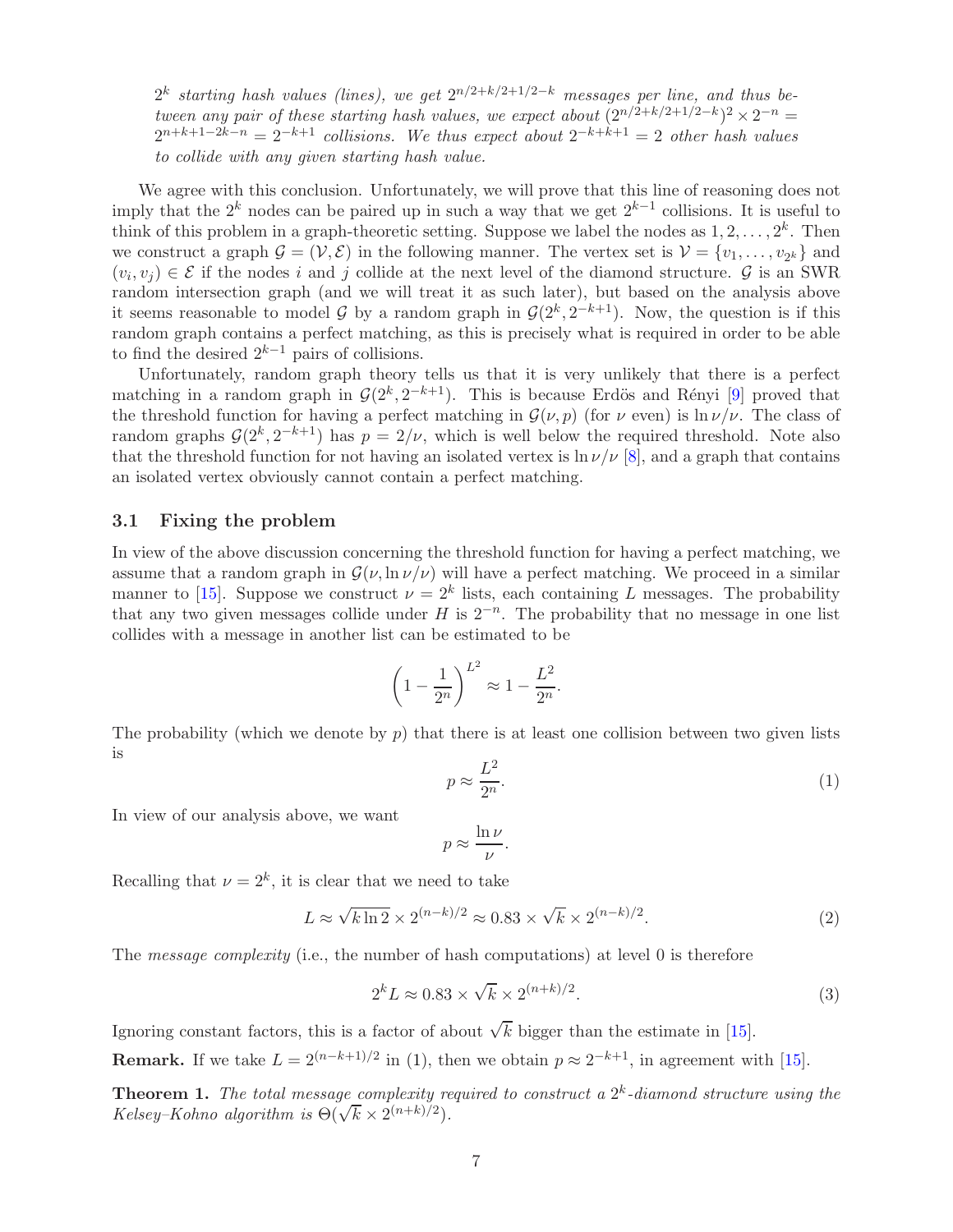<span id="page-7-0"></span>*Proof.* The entire diamond structure requires finding collisions at levels  $0, 1, \ldots, k - 1$ . The above analysis shows that, at level  $\ell$ , the message complexity is about  $0.83 \times \sqrt{k} - \ell \times 2^{(n+k-\ell)/2}$ . Therefore the total message complexity is

$$
\sum_{\ell=0}^{k-1} 0.83 \times \sqrt{k-\ell} \times 2^{(n+k-\ell)/2} = \sum_{i=1}^{k} 0.83 \times \sqrt{i} \times 2^{(n+i)/2}
$$
  
=  $0.83 \times 2^{n/2} \sum_{i=1}^{k} \sqrt{i} \times 2^{i/2}$   
<  $0.83 \times \sqrt{k} \times 2^{n/2} \sum_{i=1}^{k} 2^{i/2}$   
=  $0.83 \times \sqrt{k} \times 2^{n/2} \times \frac{2^{1/2} (2^{(k+1)/2} - 1)}{2^{1/2} - 1}$   
=  $O(\sqrt{k} \times 2^{(n+k)/2}).$  (4)

For the lower bound, we have

$$
\sum_{\ell=0}^{k-1} 0.83 \times \sqrt{k-\ell} \times 2^{(n+k-\ell)/2} = \sum_{i=1}^{k} 0.83 \times \sqrt{i} \times 2^{(n+i)/2}
$$
  
=  $0.83 \times 2^{n/2} \sum_{i=1}^{k} \sqrt{i} \times 2^{i/2}$   
>  $0.83 \times \sqrt{\frac{k}{2}} \times 2^{n/2} \times \sum_{i=k/2}^{k} 2^{i/2}$   
=  $0.83 \times \sqrt{\frac{k}{2}} \times 2^{n/2} \times \frac{2^{k/4} (2^{(k/2+1)/2} - 1)}{\sqrt{2} - 1}$   
=  $\Omega(\sqrt{k} \times 2^{(n+k)/2}).$ 

 $\Box$ 

<span id="page-7-1"></span>The result follows.

### 3.2 Computational complexity

So far, we have only considered the message complexity of constructing the diamond structure. In this section, we look at the computational complexity. The computational complexity of constructing a diamond structure has not previously been considered in the literature. However, this clearly is an important and relevant issue if these structures are ever going to be implemented in a real attack.

There are three main steps required to proceed from one level of the diamond structure to the next. As before, we start by analyzing the work done to go from level 0 to level 1 (the work done at other levels can be analyzed in the same way).

- 1. Compute  $L = 0.83 \times \sqrt{k} \times 2^{(n-k)/2}$  hash values for each of the  $2^k$  lists.
- 2. Construct the associated graph, i.e., for each pair of lists, determine if there is a common hash value.
- 3. Determine if the associated graph contains a perfect matching.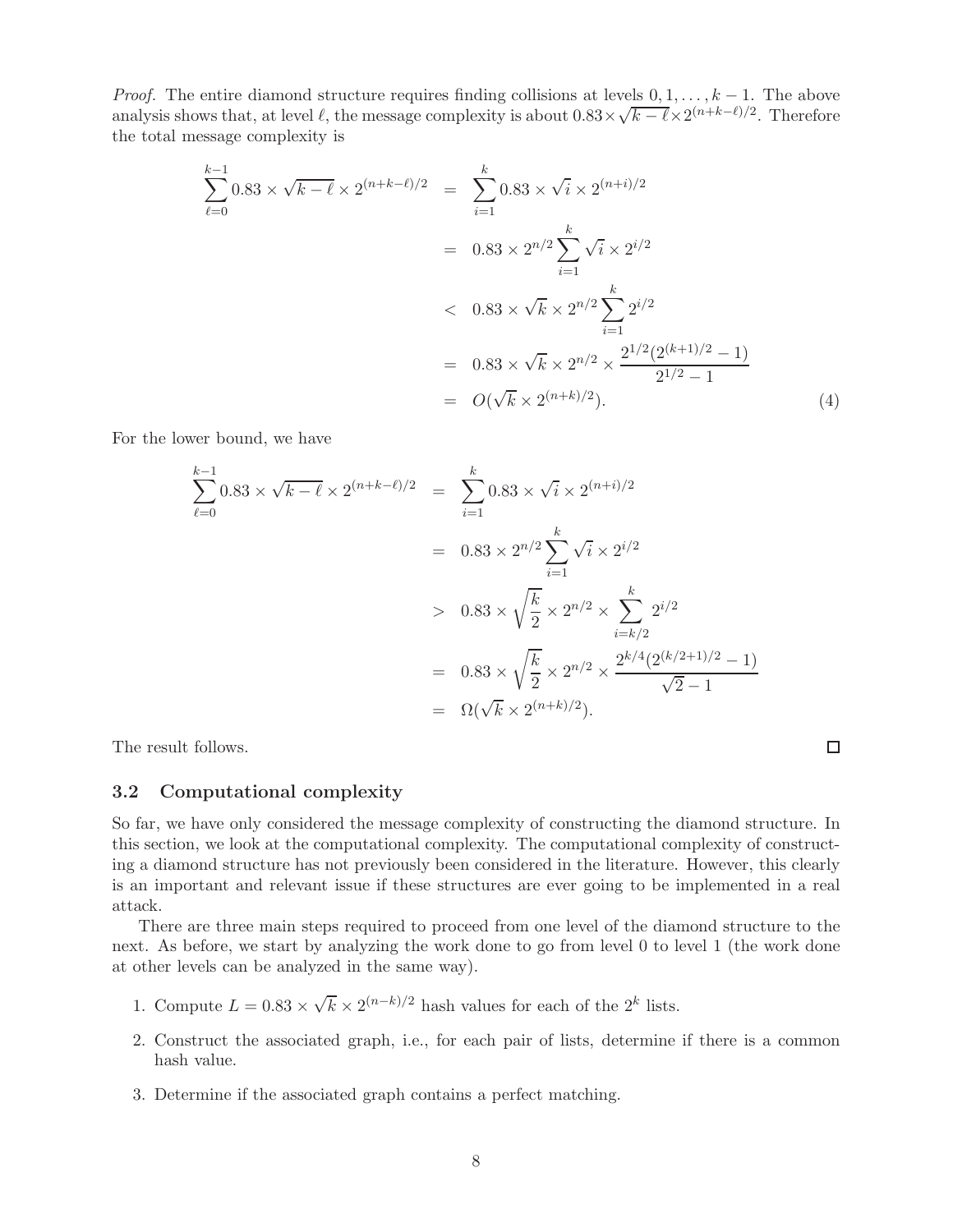Under the assumption that each hash computation takes unit time, the complexity of step 1 is just the message complexity, which we have already computed to be  $\Theta(2^kL)$  in [\(3\)](#page-6-2).

In step 2, we have to search every pair of lists for a repeated value. Various solutions are possible. Asymptotically, we cannot do better than concatenating all the lists, sorting them, and then performing a single pass through the sorted list to detect duplicates. The total time is therefore

$$
O(2^k L \log(2^k L)).
$$

In step 3, we need to find a perfect matching in a graph on  $2^k$  vertices. Motwani [\[20\]](#page-21-11) gives a randomised algorithm that finds a maximal matching (with high probability) in a graph with  $\epsilon$  edges and with average degree at least  $\ln \nu$  in time  $O((\epsilon \log \nu)/(\log \log \nu))$ . (The best known algorithm under worst case analysis is due to Micali and Vazirani [\[19\]](#page-21-12); the running time is  $O(\epsilon \sqrt{\nu})$ . However, for our purposes, the randomized algorithm of Motwani suffices.) In our case, we have a graph that almost surely contains a perfect matching and the expected number of edges is  $k \times 2^k$ , so an algorithm that finds a maximum matching will in fact find a perfect matching. This will take time

$$
O\left(\frac{k^2 2^k}{\log k}\right).
$$

Combining the three steps, we see that the total time required at level 0 is

$$
O\left(2^k L + 2^k L \log(2^k L) + \frac{k^2 2^k}{\log k}\right) = O\left(2^k L \log(2^k L) + \frac{k^2 2^k}{\log k}\right).
$$

<span id="page-8-2"></span>Recall from [\(2\)](#page-6-3) that  $L = \Theta(\sqrt{k} \times 2^{(n-k)/2})$ . Then we have

$$
2^{k}L\log(2^{k}L) = \Theta(\sqrt{k} \times 2^{(n+k)/2} \times \log(\sqrt{k} \times 2^{(n+k)/2}))
$$
  
= 
$$
\Theta\left(\sqrt{k} \times 2^{(n+k)/2} \times \left(\frac{n+k}{2} + \frac{1}{2}\log k\right)\right)
$$
  
= 
$$
\Theta(\sqrt{k} \times 2^{(n+k)/2} \times n),
$$
 (5)

since  $k < n$ .

The total computation time at level 0 is thus

$$
O\left(\sqrt{k} \times 2^{(n+k)/2} \times n + \frac{k^2 2^k}{\log k}\right).
$$
 (6)

Finally, we determine the total computation time over all k levels. From  $(6)$ , this total is seen to be

<span id="page-8-0"></span>
$$
O\left(\sum_{\ell=0}^{k-1} n \times \sqrt{k-\ell} \times 2^{(n+k-\ell)/2} + \frac{(k-\ell)^2 2^{k-\ell}}{\log(k-\ell)}\right).
$$
 (7)

<span id="page-8-1"></span>The first part of the sum is just the message complexity multiplied by  $n$ . For the second part, note that

$$
\sum_{\ell=0}^{k-2} \frac{(k-\ell)^2 \times 2^{k-\ell}}{\log(k-\ell)} < \sum_{\ell=0}^{k-2} \left( (k-\ell)^2 \times 2^{k-\ell} \right) \\
= \sum_{\substack{i=1 \ i \neq j}}^k (i^2 \times 2^i) - 2.\n\tag{8}
$$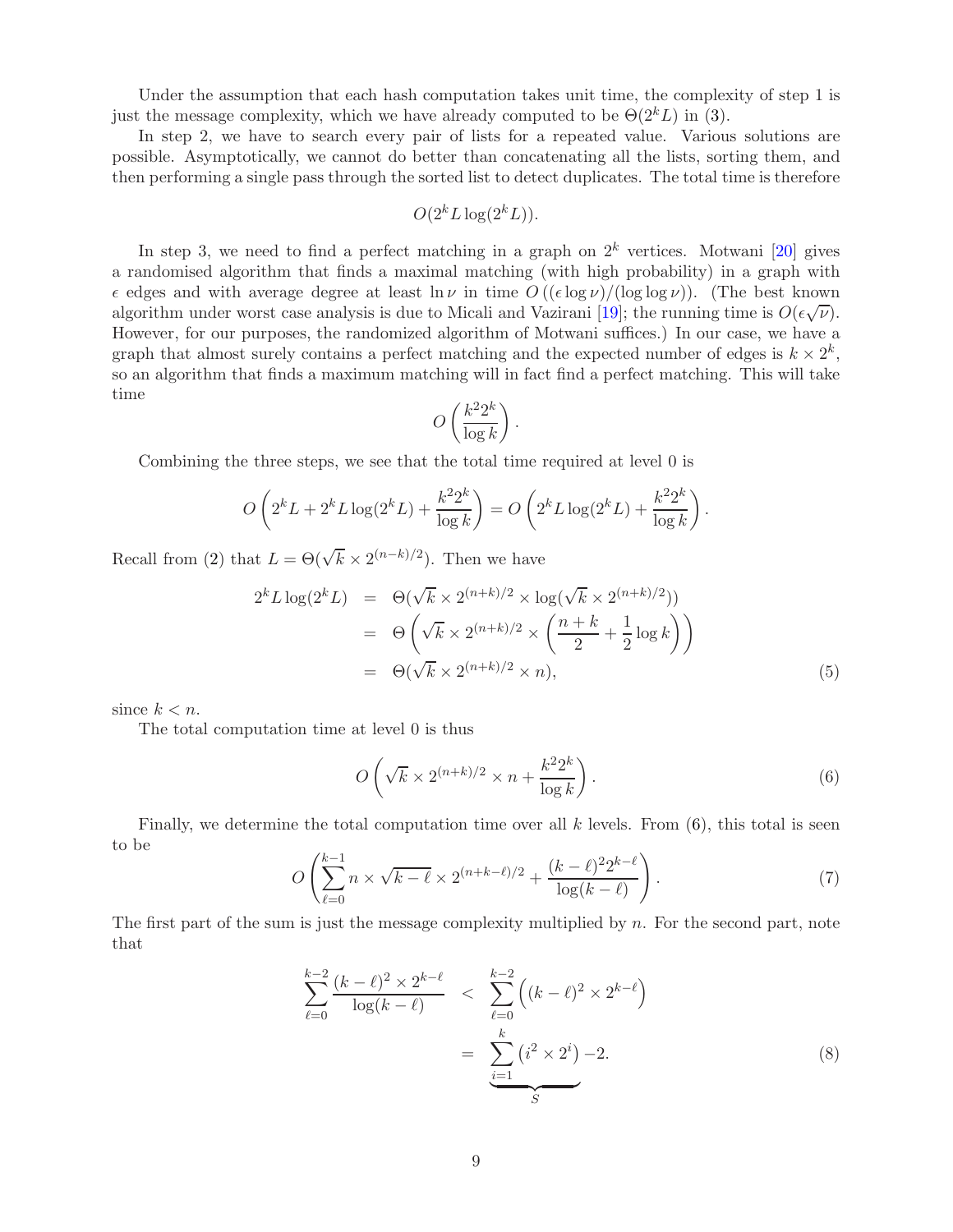<span id="page-9-2"></span>We now evaluate the sum  $S$ 

$$
S = 12 \times 2 + 22 \times 22 + 32 \times 23 + \dots k2 \times 2k
$$
 (9)

$$
2S = 12 \times 22 + 22 \times 23 + 32 \times 24 \cdots (k-1)2 \times 2k + k2 \times 2k+1
$$
 (10)

 $(10)–(9)$  $(10)–(9)$  $(10)–(9)$  yields

$$
S = k^2 \times 2^{k+1} - \sum_{i=1}^{k} (i^2 - (i-1)^2) \times 2^i = O(k^2 \times 2^k)
$$
 (11)

<span id="page-9-3"></span>Combining equations  $(7)$  and  $(11)$ , we have the total computation time as,

$$
O(n \times \sqrt{k} \times 2^{(n+k)/2} + k^2 \times 2^k) = O(n \times \sqrt{k} \times 2^{(n+k)/2}),
$$

<span id="page-9-0"></span>since  $n > k$ . We can summarize it as the following theorem.

Theorem 2. If each hash computation takes unit time, the computational complexity of constructing a  $2^k$ -diamond structure using the Kelsey-Kohno algorithm is

<span id="page-9-7"></span>
$$
O(n \times \sqrt{k} \times 2^{(n+k)/2}).
$$
\n(12)

Therefore, the computational complexity is n times the message complexity.

## <span id="page-9-1"></span>4 Analysis of diamond structures using random intersection graphs

The analysis carried out in the previous section used the Erdös-Rényi model for random graphs. It was straightforward but a slight simplification of the real picture. To be specific, the Erdös-Rényi model does not exactly capture the way in which the diamond structure is constructed. In this section, we perform a more rigorous analysis using the setting of random intersection graphs. However, we will see that this does not change any of the conclusions reached in the previous section.

We are interested in analysing the SWR random intersection graph  $\mathcal G$  from the previous section directly, rather than modelling it as an Erdős-Rényi random graph. So we want to find a threshold function for the existence of a perfect matching in an SWR random intersection graph. We only consider the case when  $m > \nu$ , as this is the case of interest for our application. Roughly speaking, we prove that  $L^2 \nu/(m \ln \nu)$  is a threshold for a perfect matching. More precisely, we prove the following theorem.

<span id="page-9-4"></span>**Theorem 3.** Let  $\alpha > 1$  be a fixed real number. Let m and L be functions of an integer  $\nu$ , and suppose that  $L \leq m = \lfloor \nu^{\alpha} \rfloor$ .

(i) Whenever

<span id="page-9-5"></span>
$$
\liminf_{\nu \to \infty} \frac{L^2 \nu}{m \ln \nu} < 1,\tag{13}
$$

then asymptotically almost surely  $\mathcal{G}_{\text{swr}}(\nu, m, L)$  does not contain a perfect matching.

(ii) Whenever

<span id="page-9-6"></span>
$$
\liminf_{\nu \to \infty} \frac{L^2 \nu}{m \ln \nu} > 1,\tag{14}
$$

then asymptotically almost surely  $\mathcal{G}_{\text{swr}}(\nu, m, L)$  contains a perfect matching when  $\nu$  is even.

Our proof of Theorem [3](#page-9-4) uses a combination of known techniques from the theory of random intersection graphs, in particular from  $[4, 5, 11, 12, 24, 26]$  $[4, 5, 11, 12, 24, 26]$  $[4, 5, 11, 12, 24, 26]$  $[4, 5, 11, 12, 24, 26]$  $[4, 5, 11, 12, 24, 26]$  $[4, 5, 11, 12, 24, 26]$  $[4, 5, 11, 12, 24, 26]$  $[4, 5, 11, 12, 24, 26]$  $[4, 5, 11, 12, 24, 26]$  $[4, 5, 11, 12, 24, 26]$ . We believe that the condition that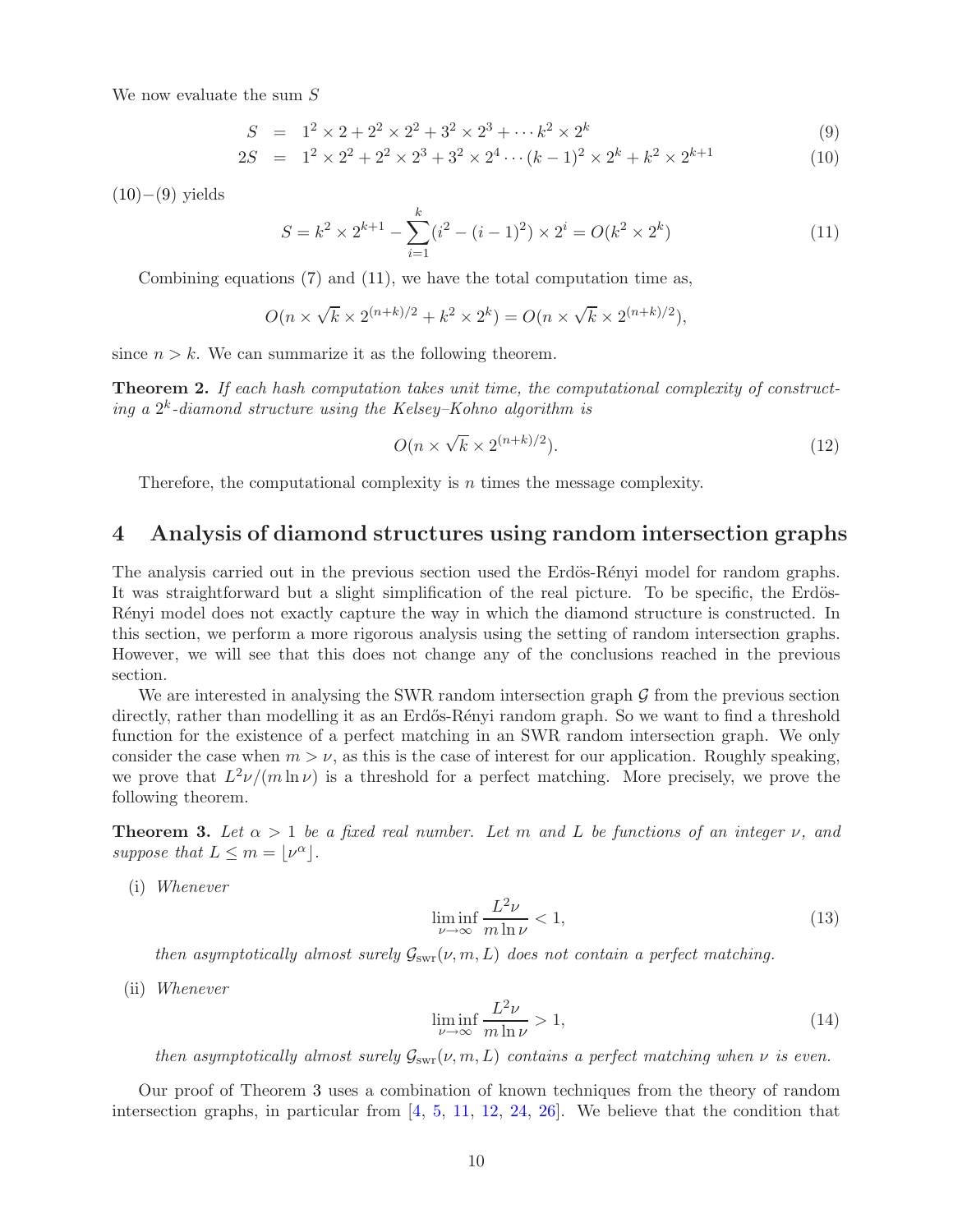$m = \lfloor \nu^{\alpha} \rfloor$  can be replaced by the weaker condition that  $\nu \log \nu = o(m)$ , without changing the proof of the theorem significantly. We also believe that the perfect matching threshold will have a different form when  $\alpha \leq 1$ .

Proof. We begin by proving Part (i) of the theorem. Assume that the condition [\(13\)](#page-9-5) holds. The proof works by observing that the SWR graph  $\mathcal{G}_{\text{swr}}(\nu, m, L)$  is closely related to the uniform random intersection graph  $\mathcal{G}_{\rm u}(\nu, m, L)$  (indeed, there is a simple coupling between these two graphs). For we may generate an instance of the uniform random intersection graph by a two stage process, as follows. We first generate an instance G of an SWR-graph, where  $G = \mathcal{G}(\{F_v\})$ . For each vertex  $v \in \mathcal{V}$ , we then construct a subset  $F'_v$  $\mathcal{V}_v$  of size L by adding  $L - |F_v|$  distinct colours from  $F \setminus F_v$ uniformly and independently at random to  $F_v$ . We may do this, since  $|F_v| \leq L$ . It is now easy to check that the graph  $G' = \mathcal{G}(\lbrace F'_v \rbrace)$  $(v<sub>v</sub>)$  is an instance of a uniform random intersection graph. Since  $F_v \subseteq F'_v$  for all  $v \in V$ , we see that G is a subgraph of G' and so G' has a perfect matching whenever G has a perfect matching. So the probability that  $\mathcal{G}_{\text{swr}}(\nu, m, L)$  has no perfect matching is bounded below by the probability that  $\mathcal{G}_u(\nu, m, L)$  has no perfect matching. But Blackburn and Gerke [\[4,](#page-19-4) Theorem 2] show that a.a.s.  $\mathcal{G}_u(\nu,m,L)$  has an isolated vertex when  $\liminf_{\nu\to\infty}(L^2\nu/(m\ln\nu) < 1$ , and so in particular a.a.s.  $\mathcal{G}_u(\nu, m, L)$  does not have a perfect matching. This establishes Part (i) of the theorem.

We now prove Part (ii) of the theorem. Suppose that [\(14\)](#page-9-6) holds, so there exists a positive real number  $\epsilon$  so that  $L^2 \nu/(m \ln \nu) \geq 1 + \epsilon$  for all sufficiently large integers  $\nu$ . The probability of  $\mathcal{G}_{\text{swr}}(\nu, m, L)$  possessing a perfect matching increases as L increases so, by replacing L by a smaller function of  $\nu$  if necessary, it suffices to prove the theorem in the case when

$$
\frac{L^2\nu}{m\ln\nu} \to 1 + \epsilon \text{ as } \nu \to \infty.
$$

Define

$$
\tilde{p} = (1 + \epsilon') \sqrt{\frac{\ln \nu}{m\nu}},
$$

where  $\epsilon'$  is a positive real number so that  $1 + \epsilon' < \sqrt{1 + \epsilon}$ . Since

$$
L\to \sqrt{1+\epsilon}\sqrt{\frac{m\ln \nu}{\nu}}
$$

there exist constants c and  $c'$  with  $1 < c$  and  $c' < 1$  and such that

<span id="page-10-0"></span>
$$
\tilde{p}m < c\tilde{p}m < c'L < L\tag{15}
$$

for all sufficiently large  $\nu$ .

We define the following process, which produces a pair  $(G, G')$  of graphs. For each vertex v, choose (uniformly and independently) a random bijection  $f_v: \{1, 2, \ldots, m\} \rightarrow F$ . Choose (independently) an integer  $k_v \in \{0, 1, \ldots, m\}$  according to the distribution  $\text{Bin}(m, \tilde{p})$ . Choose (independently) an integer  $k'_v \in \{1, 2, ..., L\}$ , with respect to the distribution of the number of distinct elements sampled after L samples with replacement from an  $m$ -set. Define  $F_v$  =  $\{f_v(1), f_v(2), \ldots, f_v(k_v)\}\$ and  $F'_v = \{f_v(1), f_v(2), \ldots, f_v(k'_v)\}\$ . Then set  $G = \mathcal{G}(\{F_v\})$  and  $G' =$  $\mathcal{G}(\overline{\{F'_v\}})$  $v'_{v}\}$ ).

Note that  $G = \mathcal{G}_{\text{bin}}(\nu, m, \tilde{\nu})$  and  $G' = \mathcal{G}_{\text{swr}}(\nu, m, L)$ . The event that G contains a perfect matching occurs asymptotically almost surely when  $\nu$  is even, by Rybarczyk [\[24,](#page-21-13) Theorem 6]. We aim to prove that the event that  $G$  is a subgraph of  $G'$  also occurs asymptotically almost surely. This is sufficient to prove the theorem, since the intersection of these two events is a subset of the event that  $G'$  contains a perfect matching, and the intersection of two a.a.s. events occurs asymptotically almost surely.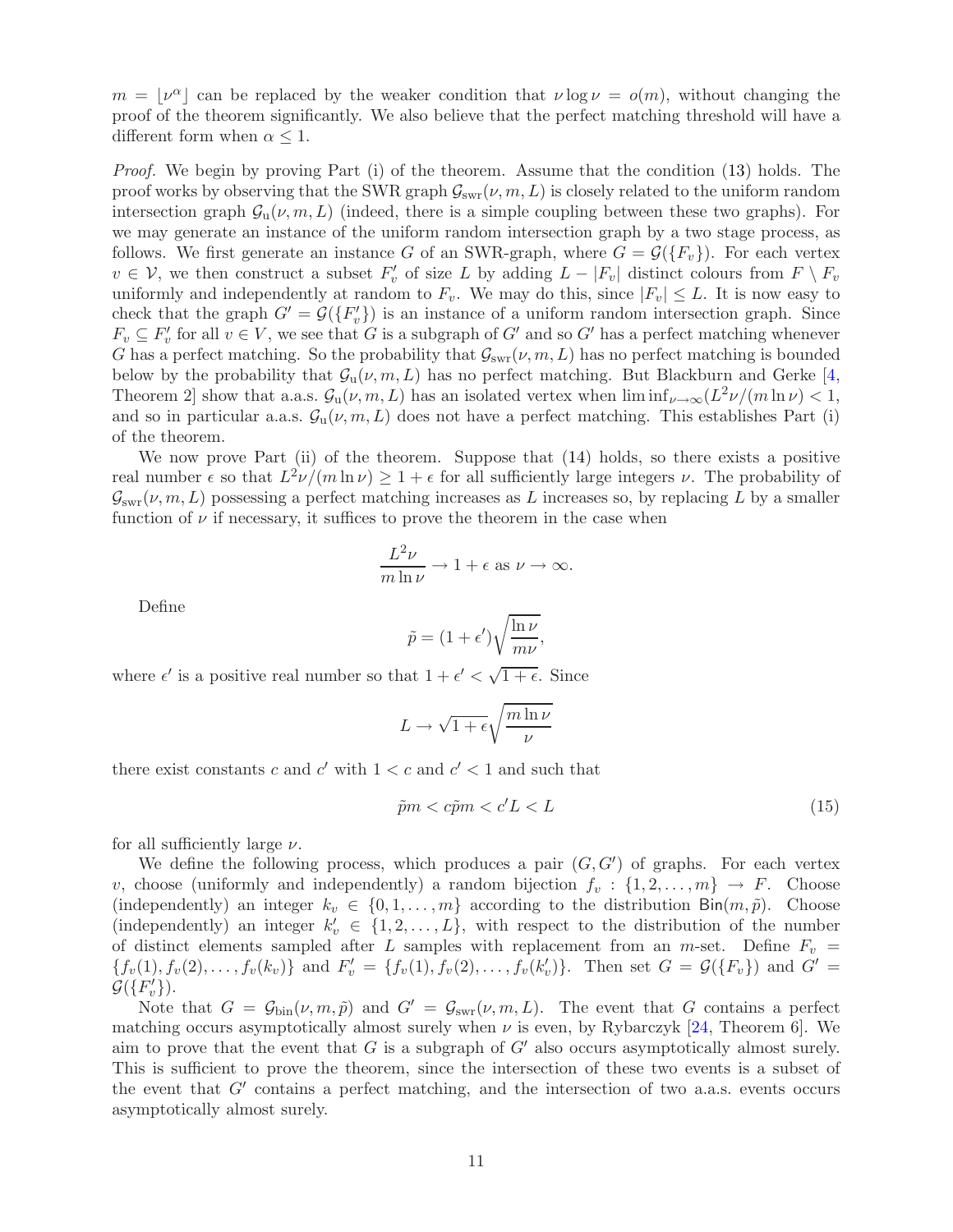For  $v \in V$ , let  $\pi$  be the probability that  $k_v > k'_v$ . (Clearly  $\pi$  does not depend on v.) We have that G is a subgraph of G' whenever  $k_v \leq k'_v$  for all  $v \in V$ , so the event that G is a subgraph of G' occurs with probability at least  $1 - \nu \pi$ . It remains to show that  $\nu \pi \to 0$  as  $\nu \to \infty$ .

Since  $c\tilde{p}m < c'L$  by [\(15\)](#page-10-0),

$$
\pi \le \Pr(k_v \ge c\tilde{p}m) + \Pr(k'_v \le c'L).
$$

Since  $k_v$  is chosen according to the distribution  $\text{Bin}(m, \tilde{p})$ , the Chernoff bound (see Bollobas [\[6,](#page-19-11) Corollary 1.4], for example) implies that

<span id="page-11-0"></span>
$$
\Pr(k_v \ge c\tilde{p}m) \le \exp\left(\frac{-(c-1)^2\tilde{p}m}{3(1-\tilde{p})} + \frac{c-1}{1-\tilde{p}}\right) = o(1/\nu),\tag{16}
$$

<span id="page-11-1"></span>the final bound following since the leading term of

$$
\frac{-(c-1)^2\tilde{p}m}{3(1-\tilde{p})} + \frac{c-1}{1-\tilde{p}}
$$
\n(17)

is negative and has order of magnitude  $\sqrt{\nu^{\alpha-1} \ln \nu}$ . In more detail, we have the following: we see that  $\tilde{p} \to 0$ , and so  $(c-1)(1-\tilde{p}) \to c-1 = O(1)$ . We have that  $-(c-1)^2 < 0$ . Moreover,  $\tilde{p}$ , m and  $1 - \tilde{p}$  are all positive. So the first term of [\(17\)](#page-11-0) is negative. We have that  $1/(3(1 - \tilde{p})) \rightarrow 1/3$  and

$$
\tilde{p}m \to (1+\epsilon')\sqrt{(m\ln\nu)/\nu} = (1+\epsilon')\sqrt{\nu^{\alpha-1}\ln\nu},
$$

and this clearly tends to infinity faster than  $\ln \nu$ , since  $\alpha > 1$ . So [\(16\)](#page-11-1) holds. Now, we have that

$$
\begin{split} \Pr(k'_{v} \le c'L) &\le \binom{m}{\lfloor c'L \rfloor} \left(\frac{c'L}{m}\right)^{L} \\ &\le \left(\frac{me}{\lfloor c'L \rfloor}\right)^{c'L} \left(\frac{c'L}{m}\right)^{L}, \qquad \text{since } \binom{n}{k} \le \left(\frac{ne}{k}\right)^{k} \\ &= O\left(e^{c'L} \left(\frac{c'L}{m}\right)^{(1-c')L}\right) \\ &= \exp\left(c'L - (1-c')L\ln(m/(c'L)) + O(1)\right). \end{split}
$$

Since  $m/(c'L) \rightarrow \infty$ , we see that the exponent in this expression is negative for sufficiently large  $\nu$ , and has order of magnitude greater than L. Since  $\ln \nu \leq \nu^{\frac{1}{2}(\alpha-1)} = o(L)$ , we see that  $Pr(k'_v \leq$  $c'L$ ) =  $o(1/\nu)$ . So

$$
\nu \pi \le \nu \big(\Pr(k_v \ge c\tilde{p}m) + \Pr(k'_v \le c'L)\big) = o(1),
$$

as required.

To close this section, we show that the estimate obtained in the SWR random intersection graph model agrees with the estimate obtained in the Erdös-Rényi graph model. Recall from Section [3.1](#page-6-4) that we determined L by solving the equation  $L^2/2^n = \ln \nu/\nu$ . In the SWR random intersection graph, we have  $m = 2^n$ . Theorem [3](#page-9-4) says that we should (roughly) take  $L^2 \nu = m \ln \nu$ , which becomes  $L^2/2^n = \ln \nu/\nu$ , as before. So none of the results change when we carry out the analysis in the SWR random intersection graph model.

 $\Box$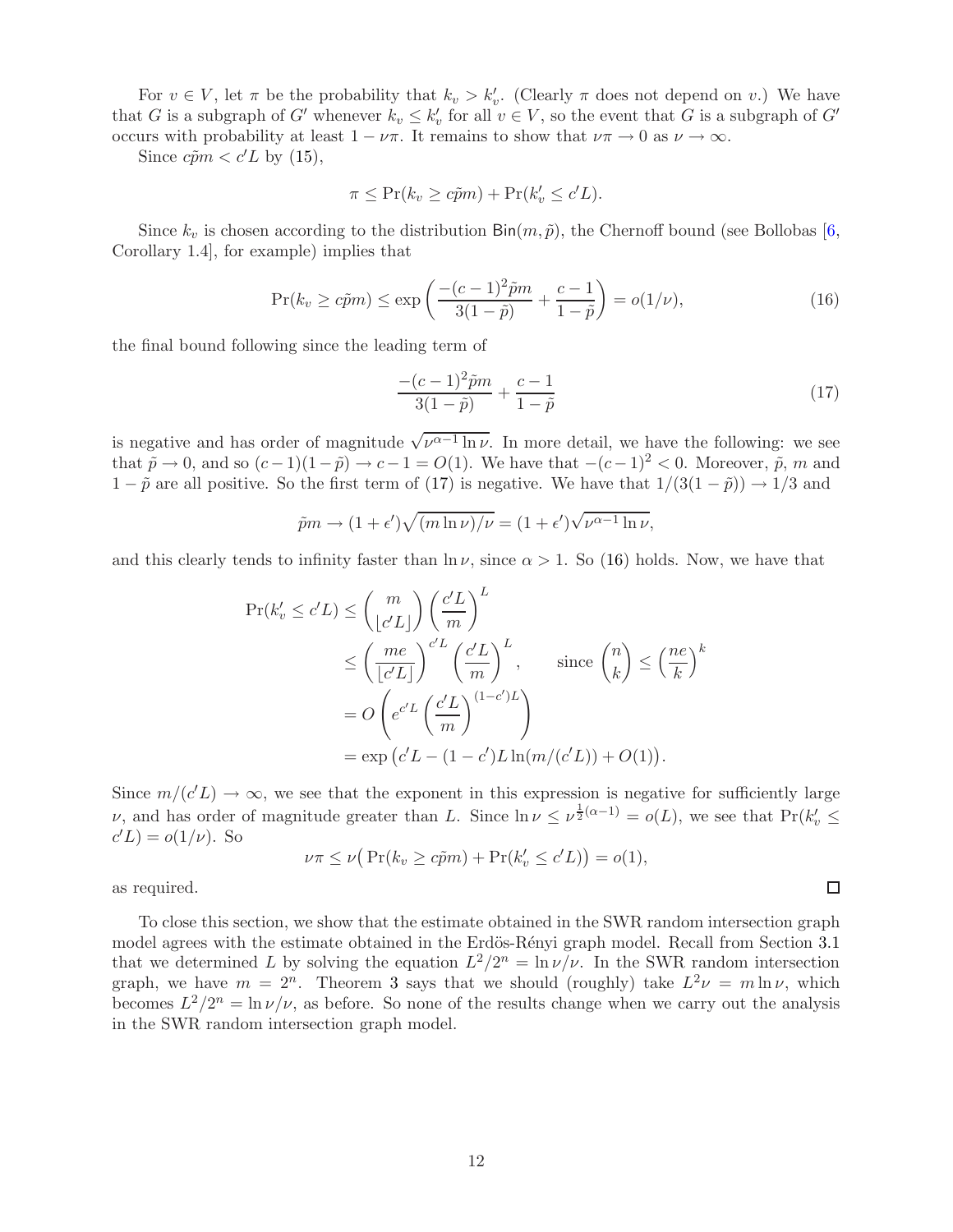# <span id="page-12-0"></span>5 Revised analysis of the other attacks

The diamond structure has been used in second preimage attacks [\[3,](#page-19-0) [2\]](#page-19-1) and in herding attacks [\[15,](#page-21-0) [2\]](#page-19-1). The steps followed in both attacks are the same except that they occur in a different order. In case of a herding attack, the attacker first computes the hash of the prefix, then finds a linking message that links the hash of prefix to one of the intermediate hash values of the diamond structure. Finally, she appends the messages on the path inside the diamond structure from the intermediate node to the root in front of the prefix and the linking message. The suffix is the message formed by appending the linking message with the message on the path.

In the case of finding a second preimage, the attacker first finds a linking message that links the root of the diamond structure to one of the intermediate hash value of the original message. Then she finds a prefix that hashes to one of the nodes at level 0 of the diamond structure. She then appends the messages associated with the edges on the path inside the diamond structure that leads to the root of the diamond structure. The output is the message in the proper order.

We analyze the complexity of some known attacks in light of our revised analysis of the diamond structure. We use the term *offline phase* for the steps carried out by adversary before she is given the challenge and the term online phase for the steps followed by adversary after she is provided with the challenge.

### <span id="page-12-1"></span>5.1 Herding attack on Merkle-Damgård construction

Kelsey and Kohno [\[15\]](#page-21-0) proposed the construction of diamond structure and the herding attack on Mekle-Damgård construction using the diamond structure. According to their analysis, the message complexity of the attack is  $O(2^{(n+k)/2} + 2^{n-k})$ . We revisit the attack in the light of our correction of their analysis.

### Message complexity

We proceed step by step. We already analyzed the complexity of the construction of the diamond structure. In the online phase, the attacker has to find a linking message that links the hash of the prefix to one of the leaves of the diamond structure. The complexity of finding the linking message is  $O(2^{n-k})$ . Therefore, from Theorem [1,](#page-6-0) we can calculate the message complexity of the attack as

$$
O(\sqrt{k} \times 2^{(n+k)/2} + 2^{n-k}).
$$

From the arithmetic-geometric mean inequality, we can find the minimum of the message complexity by finding the value of  $k$  satisfying the following equation

$$
n - 3k - \log k = 0
$$

The solution to this equation has the form  $k = n/3 - \frac{1}{3}$  $\frac{1}{3} \log(n/3) + O(\log n/n) \approx n/3$ . For lower values of k, the message complexity is dominated by  $O(2^{n-k})$ . Therefore, we see the same trend as in  $[15]$ . However, for larger values of k, the message complexity is dominated by the construction of diamond structure. In this case, the major contribution is from the term  $O(\sqrt{k} \times 2^{(n+k)/2})$  and we see the factor of  $\sqrt{k}$  coming in to the picture.

### Time complexity

The time complexity of the offline phase is the same as given by Theorem [2.](#page-9-0) However, in the online phase, we need to find the linking message and then actually find the hash value at the leaves to which it maps. We can safely assume that the nodes at level 0 are sorted by their hash values. This is because, if the nodes are not sorted by their hash values, we can perform the sorting in the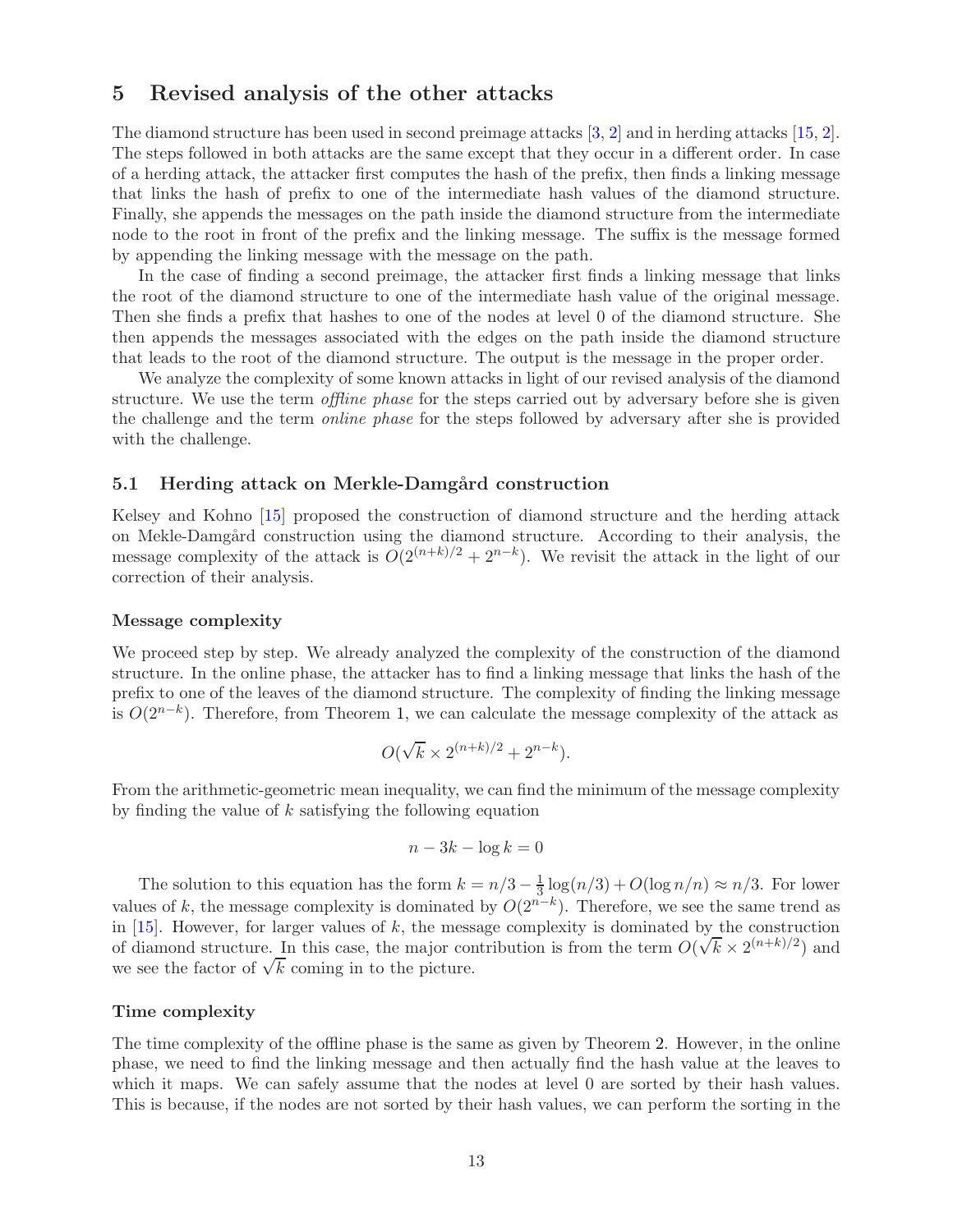offline phase, which takes  $O(k \times 2^k)$  time. However, this has no impact in asymptotic analysis as it get subsumed by the complexity of construction of diamond structure (we will use this fact in the sequel and never explicitly mention it). Hence, the time complexity to hash the required number of messages and then to find if it links to any of the leaves is  $O(k \times 2^{n-k})$ . Therefore, the time complexity comes out to be

$$
O(n \times \sqrt{k} \times 2^{(n+k)/2} + k \times 2^{n-k}).
$$

The minimum occurs at the solution of the equation

$$
n - 3k - 2\log n + \log k = 0.
$$

We can proceed as before, to calculate  $k = n/3 - \frac{2}{3}$  $rac{2}{3}\log n+\frac{1}{3}$  $\frac{1}{3}\log(n/3) + O(\log n/n) \approx n/3$ . When k is larger than  $n/3$ , then the time complexity is n times the message complexity and it is k times the message complexity for smaller values of  $k$ .

We tabulate the complexity for some fixed values of  $n$  and compare our result with the analysis of  $[15]$  for certain values of k in Table [1.](#page-13-0)

### 5.2 Second preimage attack on dithered hash

The dithered hash construction was proposed by Rivest [\[23\]](#page-21-3) to counter the second preimage attack of Kelsey and Schenier [\[16\]](#page-21-2). However, recently, Andreeva et al. [\[3\]](#page-19-0) proposed an attack based on the diamond construction. For a challenge message M of block length  $2^l$ , the adversary first finds a linking message that links the root of the diamond structure to one of intermediate hash values in the hash computation of  $M$ . She then finds a linking message that hashes to one of the intermediate hash values (say  $N_0$ ) in the diamond structure. The adversary then finds the path inside the diamond structure that leads from  $N_0$  to the root.

The success of the attack depends on the fact that although dithering sequences are non-periodic and non-repeating, they have large size factors. The attack uses such a factor with the messages that are used in the construction of diamond structure. If  $Fact_{\mathbf{z}}(\ell)$  denote the number of factors of size  $\ell$  in the sequence z, then Andreeva *et al.* evaluated the message complexity of their attack as

$$
O(Fact_{\mathbf{z}}(\ell) \times 2^{n-l} + 2^{n-k} + 2^{(n+k)/2})
$$

<span id="page-13-1"></span>They also stated following lemmas about two dithering sequences that were advocated by Rivest.

**Lemma 4.** For  $\ell \leq 85$ , for the Keränen sequence [\[17,](#page-21-14) [18\]](#page-21-15)  $\boldsymbol{z}$ , we have

$$
Fact_z(\ell) \le 8l + 332.
$$

<span id="page-13-2"></span>**Lemma 5.** Let  $c$  denote the sequence obtained by diluting the Keränen sequence  $z$  with a 13-bit

| $\boldsymbol{n}$ | Example        | $k =  n/3 $        |           |            | $k =  2n/5 $     |                    |            |
|------------------|----------------|--------------------|-----------|------------|------------------|--------------------|------------|
|                  |                | Message Complexity |           | Time       |                  | Message Complexity | Time       |
|                  |                | 15 <sup>1</sup>    | Actual    | Complexity | $\vert 15 \vert$ | Actual             | Complexity |
| 128              | MD5            | 285                | 288       | 296        | 289              | $2^{93}$           | 2100       |
| 160              | $SHA-1$        | 2106               | 2110      | 211        | 2112             | 211                | $2^{123}$  |
| 192              | Tiger          | 28                 | $2^{131}$ | 2139       | 2134             | $2^{138}$          | $2^{145}$  |
| 256              | <b>SHA-256</b> | $2^{170}$          | 2174      | $2^{182}$  | $2^{179}$        | 2183               | 2191       |
| 512              | Whirlpool      | $2^{341}$          | 2345      | $2^{354}$  | 2358             | $2^{362}$          | 2371       |

<span id="page-13-0"></span>Table 1: Comparison of complexity of herding attack (all calculations are done without considering the constants.)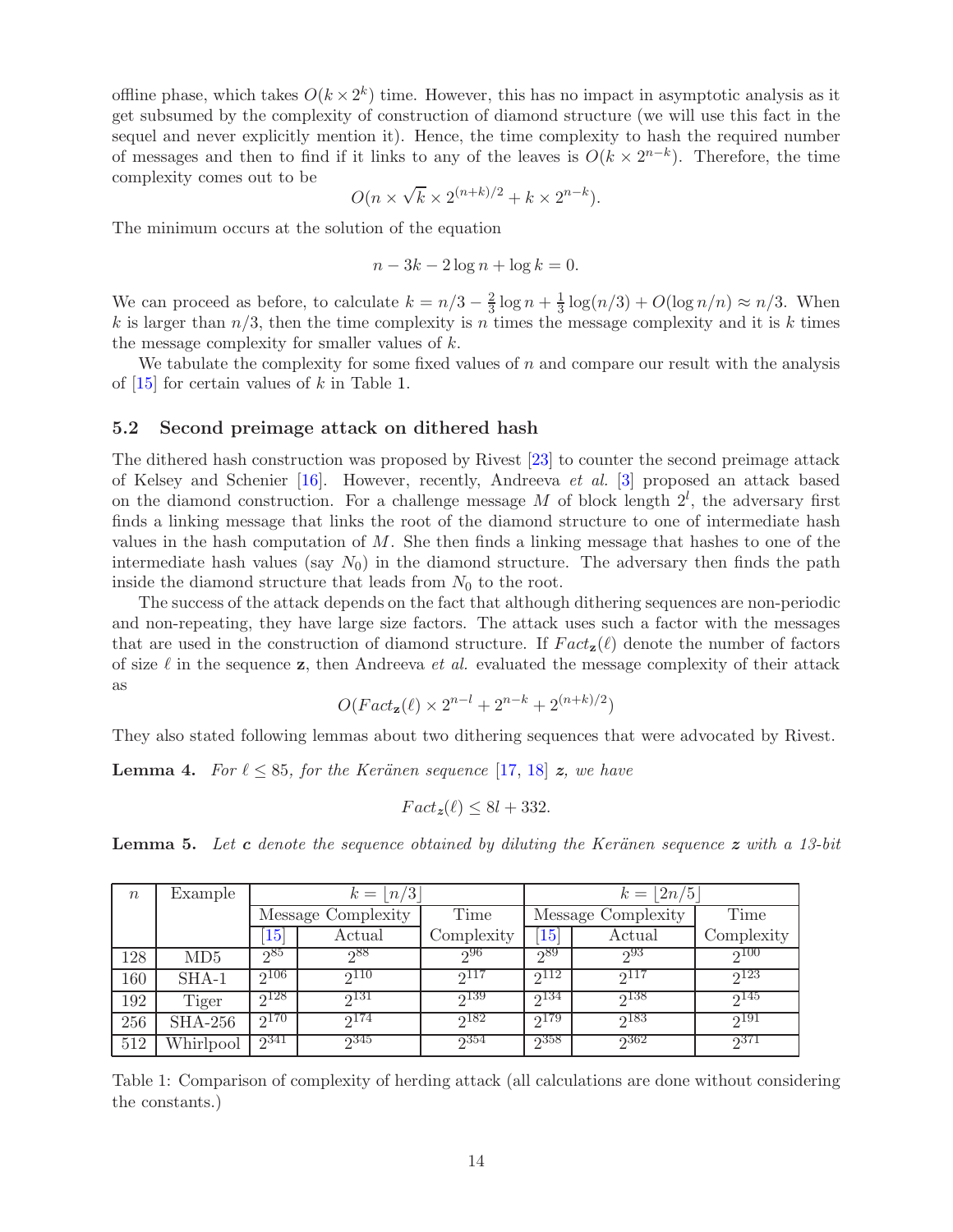counter [\[23\]](#page-21-3). Then for every  $\ell \in [0, 2^{13}]$ , we have

$$
Fact_c(\ell) = 8l + 32760.
$$

In other words, if we represent the above dithering sequence by z, the number of factors of size  $\ell$  is bounded by

$$
Fact_{\mathbf{z}}(\ell) = O(\ell)
$$

Using the Lemma [4](#page-13-1) and Lemma [5,](#page-13-2) the message complexity evaluated by [\[3\]](#page-19-0) for the second preimage of a  $2^l$ -block message, using a  $2^k$ -diamond structure is

$$
O(k \times 2^{n-l} + 2^{n-k} + 2^{(n+k)/2}).
$$

We reconsider this analysis in the light of our analysis of diamond structure.

#### 5.2.1 Message complexity

In the attack on the dithered hash, Andreeva *et al* used the same dithering sequence for all edges at the same depth of the diamond structure, and one dithered sequence to connect the root of diamond structure to M. Thus, for a  $2^k$ -diamond structure, the size of dithering sequence they need on the diamond structure is exactly  $k + 1$ . In the worst case, when all the factors have same size in the dithering sequence, the probability that a randomly chosen factor of size  $k$  in the sequence z is the one used in the construction of diamond structure is  $(Fact_{\mathbf{z}}(k))^{-1}$ . Therefore, the message complexity to connect the root of the diamond structure to M is

<span id="page-14-0"></span>
$$
O(Fact_{\mathbf{z}}(k+1) \times 2^{n-l}) = O(k \times 2^{n-l}).
$$
\n<sup>(18)</sup>

Suppose the root gets linked to the  $i<sup>th</sup>$  iteration of the hashing of M.

We have already calculated the message complexity of the construction of diamond structure in Theorem [1.](#page-6-0) To find the complexity of the attack, note that the attacker needs to hash a message (let us say M') of block length  $i-2-k$ , where k is the depth of diamond structure, in order to defy the Merkle-Damgård strengthening. This is upper bounded by  $2^k$  hash computations. Since  $k < n$ , we see that this has no impact on the asymptotic calculation as it is subsumed by the construction of the diamond structure (we use this fact again in sequel and never explicitly mention it). The message complexity to find a linking message that links  $H(M')$  to one of the leaves of the diamond structure is  $O(2^{n-k})$ . We calculate the message complexity of the second preimage attack on dithered hash function as

$$
O\left(2^k + \sqrt{k} \times 2^{(n+k)/2} + 2^{n-k} + k \times 2^{n-l}\right) = O\left(\sqrt{k} \times 2^{(n+k)/2} + 2^{n-k} + k \times 2^{n-l}\right),
$$

Under the assumption that  $l \approx k$ , it can be further simplified to

$$
O\left(\sqrt{k} \times 2^{(n+k)/2} + k \times 2^{n-k}\right).
$$

### <span id="page-14-1"></span>5.2.2 Computational complexity

We note that the attack uses the simple diamond structure as constructed in Section [3.](#page-5-0) Hence, the total time required to construct the diamond structure is as stated in Theorem [2.](#page-9-0) For the time required in the online phase, note that we need to find the intermediate hash value to which we link the root of the diamond structure. Moreover, we can safely assume that the intermediate hash values in the hash computation of  $M$  are sorted. If not, then we first sort them in the online phase, which takes  $O(l \times 2^{l})$  time. Note that it does not effect the computational complexity, because it is subsumed by the construction of the diamond structure (we implicitly use this fact again in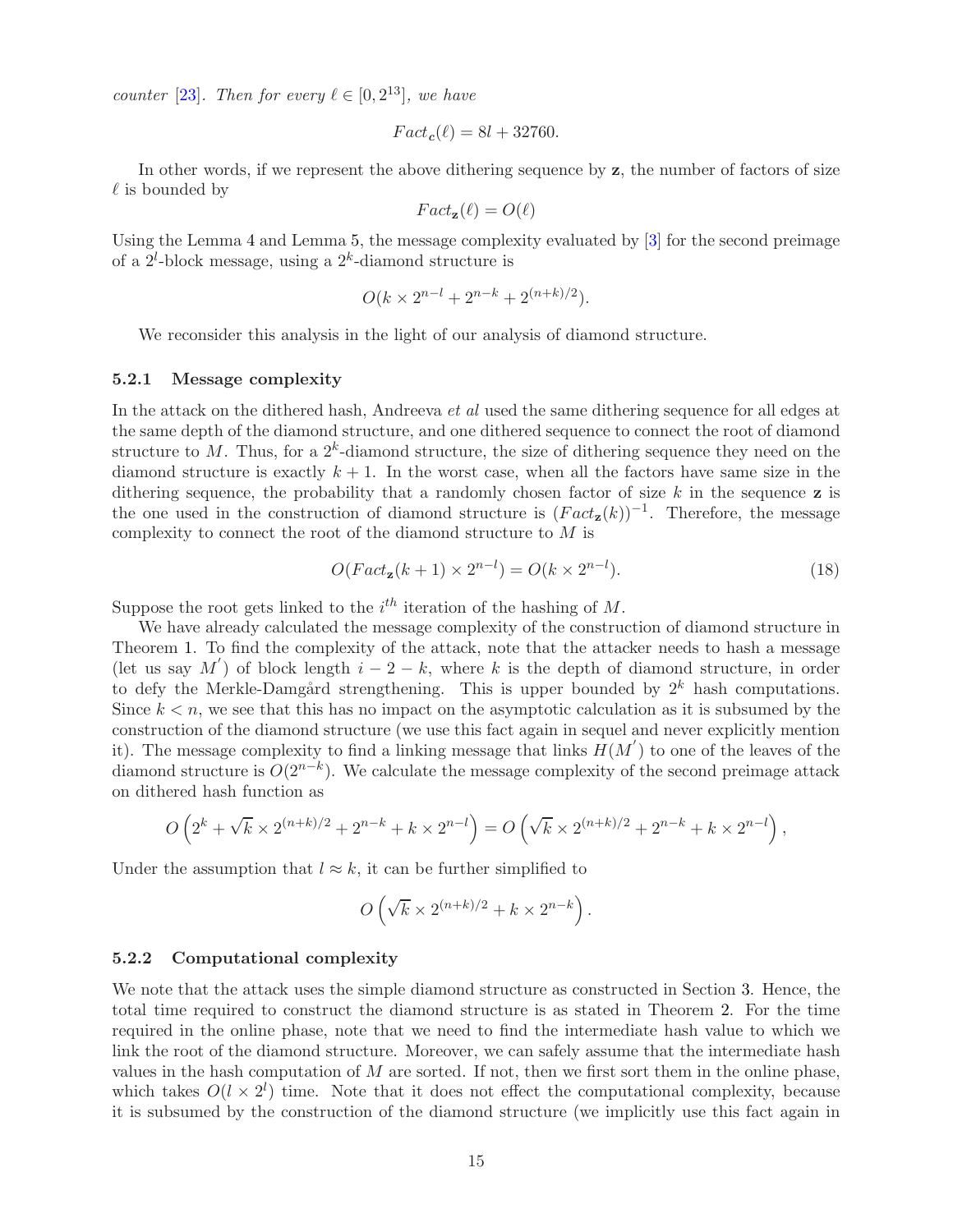the analysis of second preimage attack on hash twice construction). Hence, it takes a factor of  $l$  time more than what is required in message complexity (equation  $(18)$ ) resulting in total time  $O(l \times k \times 2^{n-l})$ . Also, as in the herding attack, we need to find the leaf to which the linking message maps. Thus, the time complexity to find that leaf is  $O(k \times 2^{n-k})$ . Therefore, the total time required for the attack is given by

$$
T(k,l) = O\left(k \times 2^{n-k} + k \times l \times 2^{n-l} + n \times \sqrt{k} \times 2^{(n+k)/2}\right).
$$

Under the assumption that  $k \approx l$ , we have

$$
M(k,l) = O\left(\sqrt{k} \times 2^{(n+k)/2} + k \times 2^{n-k}\right).
$$
  

$$
T(k,l) = O\left(k^2 \times 2^{n-k} + n \times \sqrt{k} \times 2^{(n+k)/2}\right).
$$

It is easy to check that the message complexity is minimized when  $k$  is the solution of following equation,

$$
n - 3k + \log k = 0,
$$

which is roughly  $n/3$ . Following the argument in Section [5.1,](#page-12-1) we can say that the message complexity of the attack is dominated by  $O(k \times 2^{n-k})$  for  $k < n/3$  and therefore it is the same as in [\[3\]](#page-19-0). However, for large values of k, a factor of  $\sqrt{k}$  comes into the picture.

Also, the time complexity is minimized when  $k$  satisfies the following equation:

$$
n - 3k + 3\log k - \log n = 0
$$

We present a comparison of the computational complexity of the attack with the message complexity and compare it with the analysis of [\[3\]](#page-19-0) in Table [2.](#page-15-0)

### <span id="page-15-1"></span>5.3 Herding attack and second preimage attack on hash twice function

Andreeva et al [\[2\]](#page-19-1) proposed a herding attack and a second preimage attack on the hash twice function by building a diamond structure on multicollisions. For a hash twice function of the form defined in Section [2.2,](#page-2-1) both the attacks constructed Joux's multicollisions on first pass of hash function, and then used the messages that caused the multicollisions to build a diamond structure for the second pass. In total, the attack requires the construction of two diamond structures, one on each of the two passes. In fact, the adversary performs the following steps during the offline phase:

1. Construct a  $2^k$ -diamond structure (let us say  $\mathcal{D}_1$ ) for the first pass.

| $\,n$ | Example        | $k =  n/3 $ |                    |            |                | $k =  2n/5 $       |            |
|-------|----------------|-------------|--------------------|------------|----------------|--------------------|------------|
|       |                |             | Message Complexity | Time       |                | Message Complexity | Time       |
|       |                | $\bf{3}$    | Actual             | Complexity | $\overline{3}$ | Actual             | Complexity |
| 128   | MD5            | 289         | 291                | 295        | 290            | $2^{93}$           | 2100       |
| 160   | $SHA-1$        | $2^{111}$   | $2^{113}$          | 2117       | 2112           | $2^{115}$          | $2^{122}$  |
| 192   | Tiger          | $\Omega$    | 2134               | 2139       | 2134           | $2^{138}$          | 2145       |
| 256   | <b>SHA-256</b> | $2^{175}$   | 2177               | $2^{182}$  | 2179           | $2^{183}$          | 2191       |
| 512   | Whirlpool      | 2347        | 2349               | 2354       | 2358           | 2362               | 2371       |

<span id="page-15-0"></span>Table 2: Comparison of message and computational complexity of second preimage attack on dithered hash (all calculations are done without considering the constants).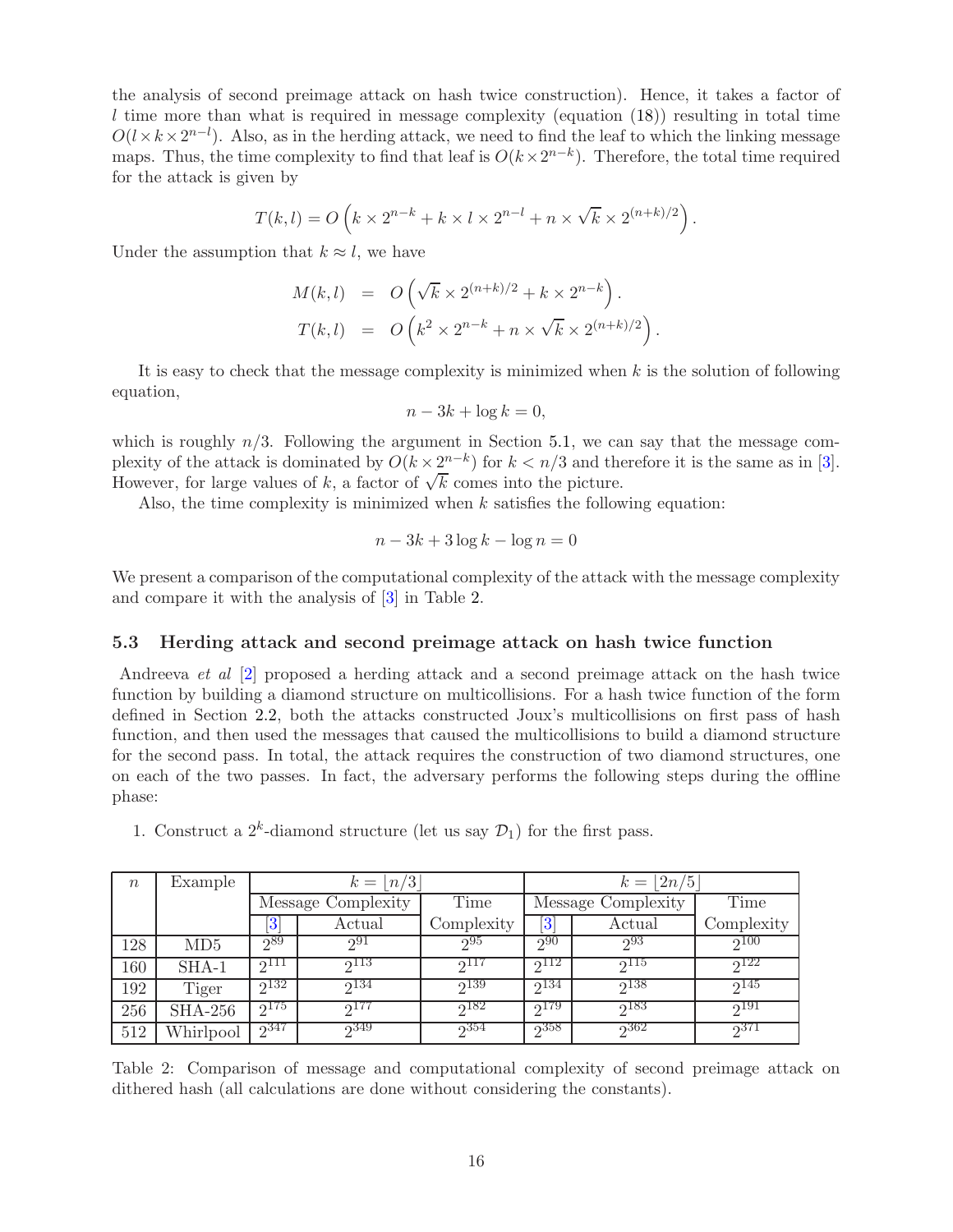- 2. Construct  $2^{n-k+r}$ -multicollisions (let us say M) in front of  $\mathcal{D}_1$ , where the value of r is to be calculated later. Let the hash value at the end of multi-collision be  $h_1$ .
- 3. Construct a diamond structure (let us say  $\mathcal{D}_2$ ) on the second pass using the messages from the last r blocks of messages in  $\mathcal{M}$ .

#### 5.3.1 Herding attack on hash twice

After the offline phase, the adversary commits to the hash value at the root of  $\mathcal{D}_2$ . In the online phase, the adversary is given a prefix  $P$ . She calculates  $H(P)$  and then finds a linking message, m that links  $H(P)$  to one of the leaves of  $\mathcal{D}_1$ . Using  $h_1$  as inital value, the adversary hashes  $P||m$ . She uses the first  $2^{n-k}$ -multicollisions of M to find the linking message to  $\mathcal{D}_2$ . Finally, she finds a path inside  $\mathcal{D}_2$  that leads to the root. Andreeva *et al* [\[2\]](#page-19-1) calculated the total message complexity of the attack to be  $O(2^{n-k} + 2^{(n+k)/2})$ . We next perform a more detailed analysis of the attack and compute the message complexity and the computational complexity of the attack.

#### Message complexity

Step 1 is the simple diamond construction for which we gave a detailed analysis in Section [3.](#page-5-0) To find the complexity of Step 2, we need to calculate the value of  $r$ , the number of blocks of messages required to construct the second diamond structure. Since, we need  $0.83 \times \sqrt{k-\ell} \times 2^{(n+k-\ell)/2}$ messages to herd from level  $\ell$  to level  $(\ell + 1)$ , the total number of multicollisions required to construct the diamond structure is

$$
C = \sum_{\ell=0}^{k-1} 0.83 \times \sqrt{k-\ell} \times 2^{(n+k-\ell)/2} = \Theta(\sqrt{k} \times 2^{(n+k)/2}).
$$

The last equality is due to equation [\(4\)](#page-7-0). Hence, the message complexity to find a  $2^{n-k+r}$ -multicollision is

$$
\Theta\left(\left((n-k)+\log C\right)2^{n/2}\right) = \Theta(n \times 2^{n/2})\tag{19}
$$

<span id="page-16-0"></span>For Step 3, we find the message complexity to go from level 0 to level 1 (the rest of them can be done analogously). Note that every message that needs to be hashed is in fact of block length  $\log 2^{k}L$  and there are  $2^{k}L$  such messages. From equation [\(5\)](#page-8-2), the total hash computation is,

$$
2^k L \log 2^k L = \Theta(n \times \sqrt{k} \times 2^{(n+k)/2}).
$$

Therefore, the message complexity to construct  $\mathcal{D}_2$  is

$$
\Theta\left(\sum_{\ell=0}^{k-1} \sqrt{k-\ell} \times 2^{(n+k-\ell)/2} \times n\right) = \Theta(n \times \sqrt{k} \times 2^{(n+k)/2}).\tag{20}
$$

For the online phase, we comment that the total time is the time required to find the two linking messages (one to  $\mathcal{D}_1$  and another one to  $\mathcal{D}_2$ ). The work done to find the linking message to  $\mathcal{D}_1$  is simply  $2^{n-k}$ . However, the message complexity to find the linking message to  $\mathcal{D}_2$  is  $O((n-k)\times 2^{n-k})$ , because each message is  $n - k$  blocks long. Therefore, the total message complexity in the online phase is

<span id="page-16-1"></span>
$$
O((n-k)\times 2^{n-k})=O(n\times 2^{n-k})
$$
\n
$$
(21)
$$

Using equation [\(4\)](#page-7-0) and [\(19\)](#page-16-0)−[\(21\)](#page-16-1), the message complexity for the attack is

$$
O\left(\sqrt{k} \times 2^{(n+k)/2} + n \times \left(2^{n/2} + \sqrt{k} \times 2^{(n+k)/2} + 2^{n-k}\right)\right) = O\left(n \times \left(\sqrt{k} \times 2^{(n+k)/2} + 2^{n-k}\right)\right).
$$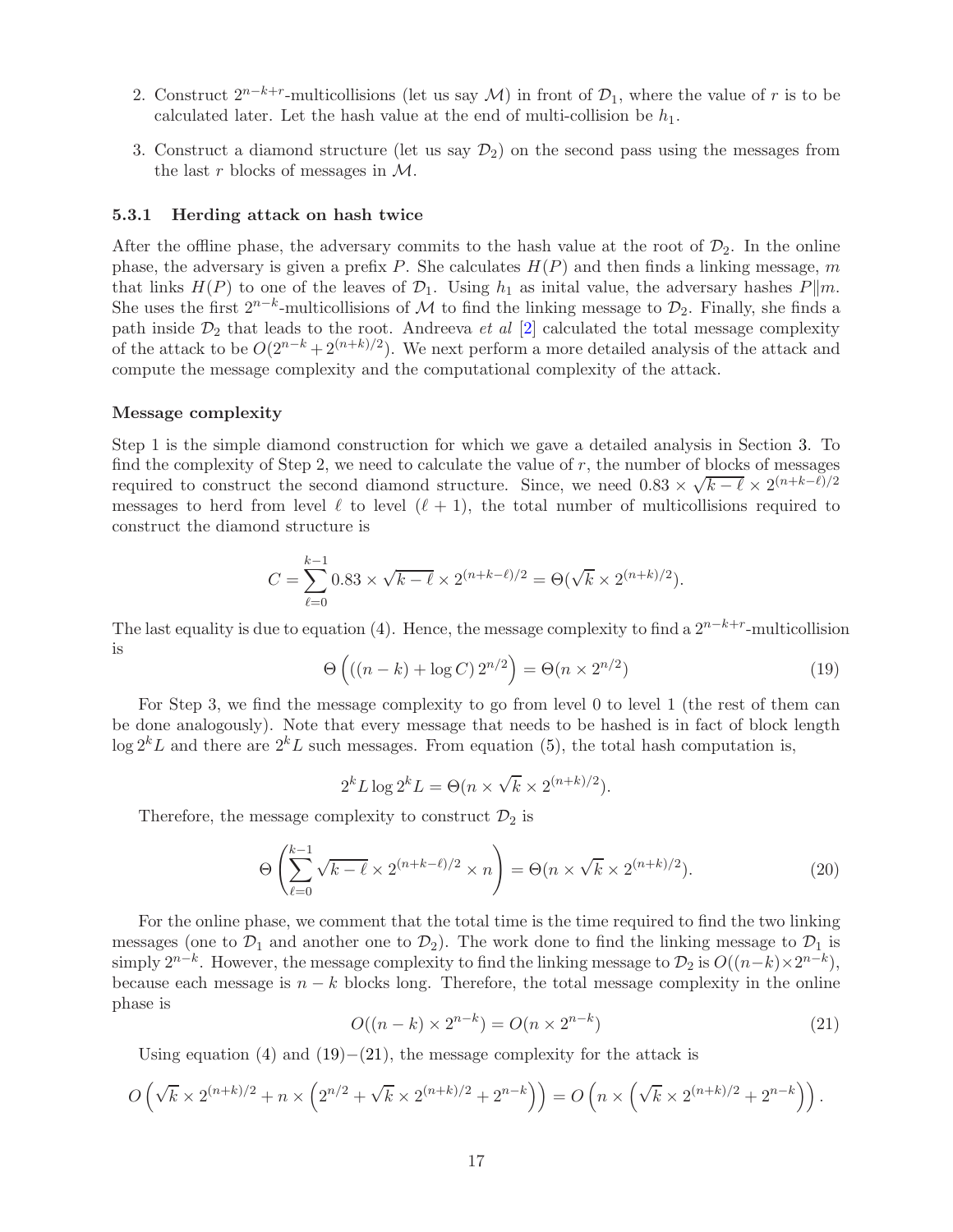#### Computational complexity

Since  $\mathcal{D}_1$  is a simple diamond structure, we note that the time required to construct  $\mathcal{D}_1$  is the same as equation [\(12\)](#page-9-7). Also, Step 2 is just finding the required number of multicollisions. Therefore, its time complexity equals the message complexity of finding the required number of multicollisions, which is precisely equal to equation [\(19\)](#page-16-0). For the final part of the attack, we analyze each step of Section [3.2](#page-7-1) for the construction of  $\mathcal{D}_2$  for level 0 (the other levels are analyzed analogously). Recall that to proceed from one level to the next in a diamond structure, we first hash certain lists of messages, construct an associated graph by creating an edge when a pair of lists has a common hash value, and then find a perfect matching on that graph.

For the construction of  $\mathcal{D}_2$ , we have L lists of messages for each of  $2^k$  hash values, but now all the messages are  $log(2^{k}L)$  blocks long. Using equation [\(5\)](#page-8-2), we calculate the total time required to hash the  $2^k L$  lists as

$$
2^{k}L\log(2^{k}L) = \Theta(\sqrt{k} \times 2^{(n+k)/2} \times n).
$$

Now, we comment that the time complexity to construct the associated graph and then to find a perfect matching in that graph for  $\mathcal{D}_2$  is same as in the construction of a simple diamond structure. This is because we need to sort the same number of hash values (which defines the complexity of the construction of the graph) and we have the same number of vertices, the same expected number of edges, and the same average degree (which determines the complexity of finding a perfect matching). Therefore, the total time required at level 0 is,

$$
O\left(2^k L \log(2^k L) + 2^k L \log(2^k L) + \frac{k^2 2^k}{\log k}\right) = O\left(2^k L \log(2^k L) + \frac{k^2 2^k}{\log k}\right).
$$

Note that this is same as in the construction of simple diamond structure. Hence, the time complexity of the construction of  $\mathcal{D}_2$  is the same as equation [\(12\)](#page-9-7).

Arguing in a similar fashion as in the previous cases for the online phase, we comment that the total time is  $k$  times the message complexity to link the message. Therefore, the total time complexity of the attack (pre-computation and online phase) is

$$
O\left(n \times \left(2^{n/2} + \sqrt{k} \times 2^{(n+k)/2} + k \times 2^{n-k}\right)\right) = O\left(n \times \left(\sqrt{k} \times 2^{(n+k)/2} + k \times 2^{n-k}\right)\right).
$$

Therefore, the message complexity of the attack on hash twice is just  $n$  times the message complexity of the herding attack of Kelsey and Kohno (see Section [5.1](#page-12-1) and compare Table [1](#page-13-0) and Table [3\)](#page-18-0).

#### 5.3.2 Second preimage attack on hash twice

Let  $M$  be a  $2^l$  blocks long challenge message for the adversary. The steps followed by the adversary are similar to the herding attack. The only additional step for the adversary is in the online phase when she creates the prefix of the required block length that links to one of the leaves of  $\mathcal{D}_1$  and has to find a linking message that links the root of  $\mathcal{D}_2$  to one of the intermediate hash values in the second pass of  $M$ . The analysis of  $[2]$  showed the message complexity of the attack is  $O(2^{n-k} + 2^{(n+k)/2} + 2^{n-l})$ . We perform a more detailed analysis and tabulate the effect of the difference in the Table [3.](#page-18-0)

Let M be a  $2^l$  block challenge message for the adversary. The steps followed by the adversary are similar to the herding attack. She creates two diamond structures  $\mathcal{D}_1$  and  $\mathcal{D}_2$  in a similar manner as in the herding attack. The only additional step for the adversary is in the online phase when she creates the prefix of the required block length that links to one of the leaves of  $\mathcal{D}_1$  and has to find a linking message that links the root of  $\mathcal{D}_2$  to one of the intermediate hash values in the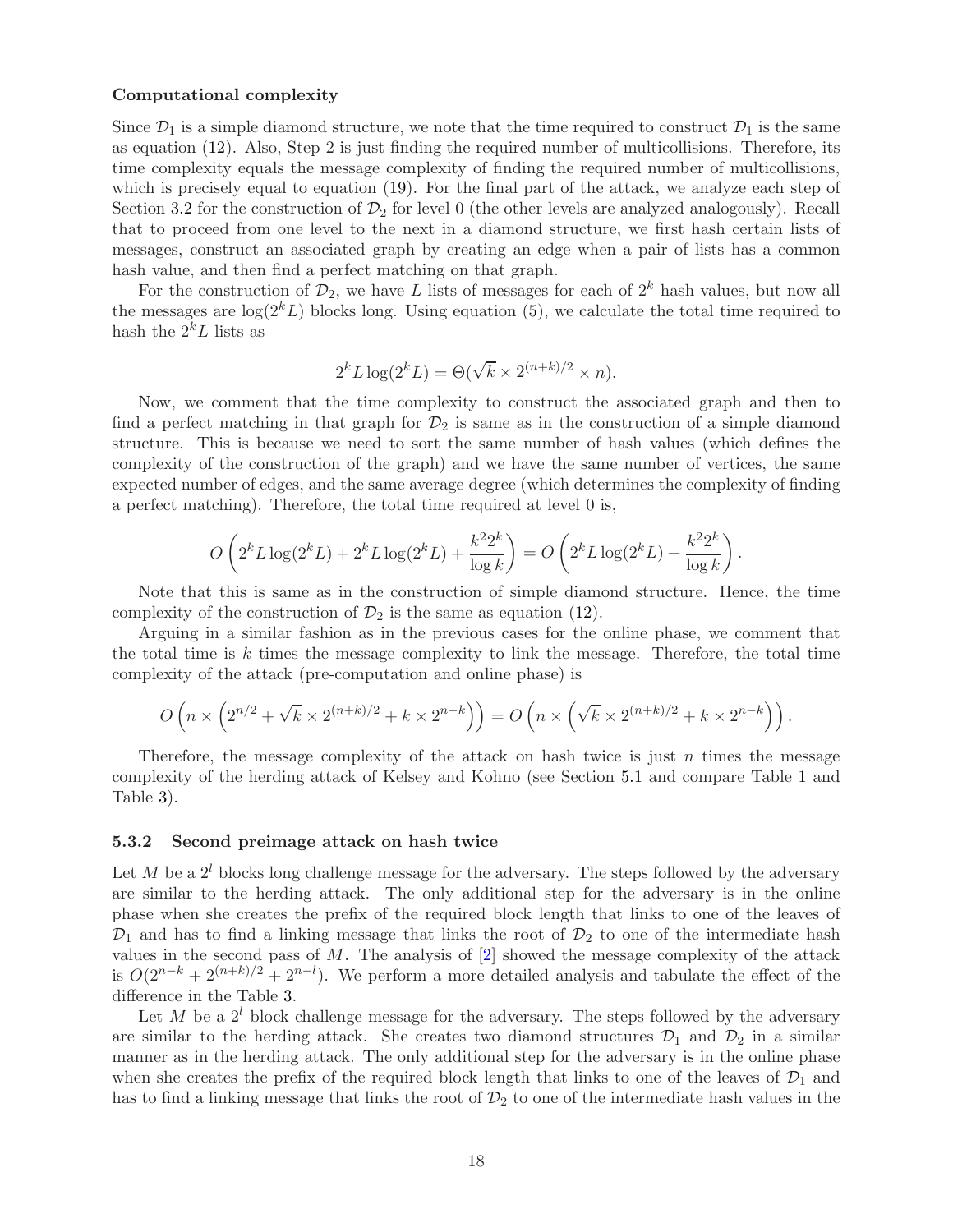second pass of M. Hence, the total hash computation is  $O(2^{n-k})$  for finding the linking message to  $\mathcal{D}_1$  and  $O(2^{n-l})$  to find the linking message from the root of  $\mathcal{D}_2$  to one of the intermediate hash values in the second pass of M. However, every message that the adversary uses to link to  $\mathcal{D}_2$  is  $n - k$  blocks long. Therefore, the number of hash computations the adversary has to perform is  $O((n-k) \times 2^{n-k})$ . Thus the total message complexity of the online phase is

$$
O(2^{n-l} + (n-k) \times 2^{n-k} + 2^{n-k}) = O(2^{n-l} + n \times 2^{n-k}).
$$

We can now estimate the message complexity as

$$
O\left(n \times (2^{n-k} + \sqrt{k} \times 2^{(n+k)/2}) + 2^{n-l}\right).
$$

Arguing in a similar fashion for the online phase as in Section [5.2.2,](#page-14-1) we can say that the time complexity for linking the message to the diamond structure is  $k$  times the message complexity, and the time complexity for linking the root of  $\mathcal{D}_2$  to one of the intermediate hash value in the hash computation of  $M$  is  $l$  times its message complexity. Therefore, the time complexity comes out to be

| n   | Example         | $k =  n/3 $        |           |            | $k =  2n/5 $       |           |            |
|-----|-----------------|--------------------|-----------|------------|--------------------|-----------|------------|
|     |                 | Message Complexity |           | Time       | Message Complexity |           | Time       |
|     |                 | 2                  | Actual    | Complexity | 2                  | Actual    | Complexity |
| 128 | MD <sub>5</sub> | 285                | 295       | 298        | 290                | 2100      | $2^{102}$  |
| 160 | $SHA-1$         | 2107               | $2^{117}$ | 2120       | $2^{112}$          | $2^{122}$ | $2^{125}$  |
| 192 | Tiger           | $2^{128}$          | $2^{139}$ | 2.142      | 2134               | $2^{145}$ | 2148       |
| 256 | <b>SHA-256</b>  | 2171               | $2^{182}$ | 2185       | 2179               | 2191      | $2^{194}$  |
| 512 | Whirlpool       | $2^{341}$          | 2354      | $2^{358}$  | 2358               | 2371      | $2^{375}$  |

$$
O\left(n \times (\sqrt{k} \times 2^{(n+k)/2} + k \times 2^{n-k}) + l \times 2^{n-l}\right)
$$

<span id="page-18-0"></span>Table 3: Comparison of message complexity of second preimage attack (assuming  $l \approx k$ ) on hash twice construction (all calculations are done without considering the constants).

Remark. We can analyze the time and the message complexity of the herding attack on concatenated hash functions of the form

$$
H^{f_1}(M) \| H^{f_2}(M),
$$

where  $f_1$  and  $f_2$  can be the same or different compression functions, in a similar fashion as in Section [5.3.](#page-15-1) This is because the basic construction is the same as for the hash twice function. The only difference lies in the commitment stage, where the adversary commits to the  $h_1||h_2$ , where  $h_1$ is the hash value as in Step 2 of the herding attack on hash twice, and  $h_2$  is the hash value of the root of  $\mathcal{D}_2$  constructed in the attack.

# 6 Conclusion

In this paper, we pointed out that the analysis of diamond structure proposed by Kelsey-Kohno is not complete and may not yield the desired structure. We also gave a rigorous analysis of the construction of the diamond structure using concepts from random graph theory. There are some consequences of this, as enumerated below:

1. Our analysis showed that the message complexity of the construction of a  $2<sup>k</sup>$ -diamond strucour analysis showed that the message completing of the constant tire is about  $\sqrt{k}$  times more than [\[15\]](#page-21-0) claimed (Theorem [1\)](#page-6-0).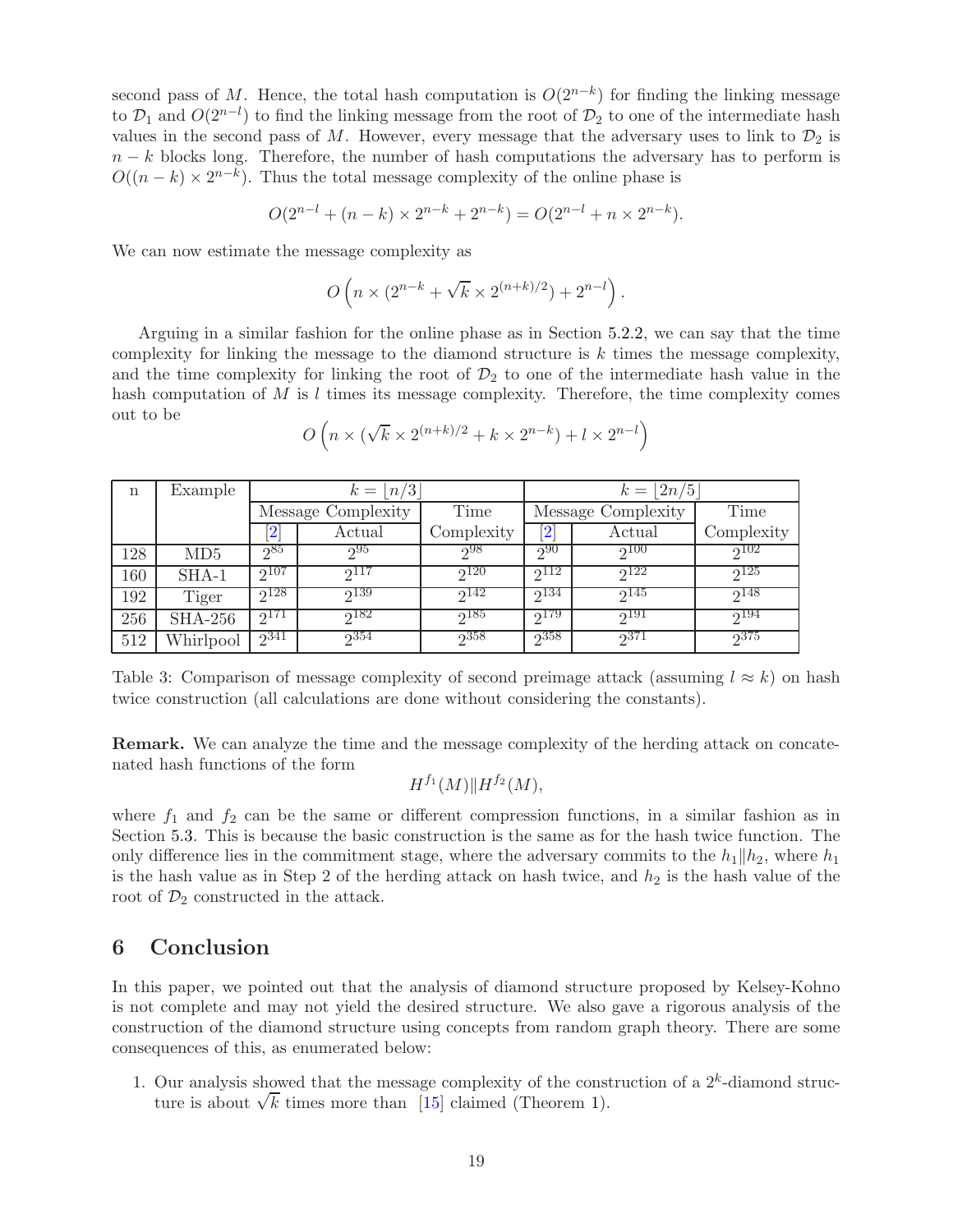- 2. We also showed that the computational complexity of the construction of a diamond structure is n times the message complexity (Theorem [2\)](#page-9-0).
- 3. For the Merkle-Damgård construction, the ratio of time complexity and the message complexity of the attacks is k if we choose the value of k to be strictly less than  $n/3$  and it is n if we choose k to be larger than  $n/3$ .
- 4. For the hash twice construction and concatenated hash functions, the ratio of computational and message complexity is linear in k when k is strictly less than  $n/3$ , and it is constant for larger values of k.

We summarize the values of k to minimize message complexity in Table [4](#page-20-0) and to minimize computational complexity in Table [5](#page-20-1) for different attacks. We summarize our results on the message complexity in Table [6](#page-20-2) and time complexity in Table [7.](#page-20-3)

# <span id="page-19-3"></span>References

- <span id="page-19-1"></span>[1] J. P. Allouche and J. Shallit. Automatic Sequences: Theory, Applications, Generalizations. Cambridge University Press, Cambridge, UK, 2003.
- [2] E. Andreeva, C. Bouillaguet, O. Dunkelman, and J. Kelsey. Herding, second preimage and Trojan message attacks beyond Merkle-Damgård. In Selected Areas in Cryptography, volume 5867 of Lecture Notes in Computer Science, pages 393–414, 2009.
- <span id="page-19-0"></span>[3] E. Andreeva, C. Bouillaguet, P. A. Fouque, J. J. Hoch, J. Kelsey, A. Shamir, and S. Zimmer. Second preimage attacks on dithered hash functions. In EUROCRYPT, volume 4965 of Lecture Notes in Computer Science, pages 270–288, 2008.
- <span id="page-19-4"></span>[4] S. R. Blackburn and S. Gerke. Connectivity of the uniform random intersection graph. Discrete Mathematics, 309(16):5130–5140, 2009.
- <span id="page-19-8"></span>[5] M. Bloznelis, J. Jaworski, and K. Rybarczyk. Component evolution in a secure wireless sensor network. Networks, 53(1):19–26, 2009.
- <span id="page-19-11"></span><span id="page-19-2"></span>[6] B. Bollob´as. Random Graphs (2nd Edition). Cambridge University Press, Cambridge, UK, 2001.
- <span id="page-19-7"></span>[7] J. A. Bondy and U. S. R. Murty. Graph Theory. Springer, 2008.
- [8] P. Erdös and A. Renyi. On the evolution of random graphs. In *Proceedings of the Hungarian* Academy of Sciences, volume 5, pages 17–61, 1960.
- <span id="page-19-6"></span>[9] P. Erdös and A. Rényi. On the existence of a factor of degree one of a connected random graph. Acta Mathematica Academiae Scientiarum Hungaricae Tomus, 17(3–4):359–368, 1966.
- <span id="page-19-5"></span>[10] L. Eschenauer and V. Gligor. A key-management scheme for distributed sensor networks. In Proc. 9th ACM conference on Computer and Communications Security, pages 41–47, 2002.
- <span id="page-19-9"></span>[11] J. A. Fill, E. R. Scheinerman, and K. B. Singer-Cohen. Random intersection graphs when  $m = \Omega(n)$ : An equivalence theorem relating the evolution of the  $g(n, m, p)$  and  $g(n, p)$  models. Random Struct. Algorithms, 16(2):156–176, 2000.
- <span id="page-19-10"></span>[12] E. Godehardt and J. Jaworski. Two models of random intersection graphs for classification. In O. Optiz and M. Schwaiger, editors, Studies in Classification, Data Analysis and Knowledge Organization, volume 22, pages 67–82. Springer, Berlin, 2003.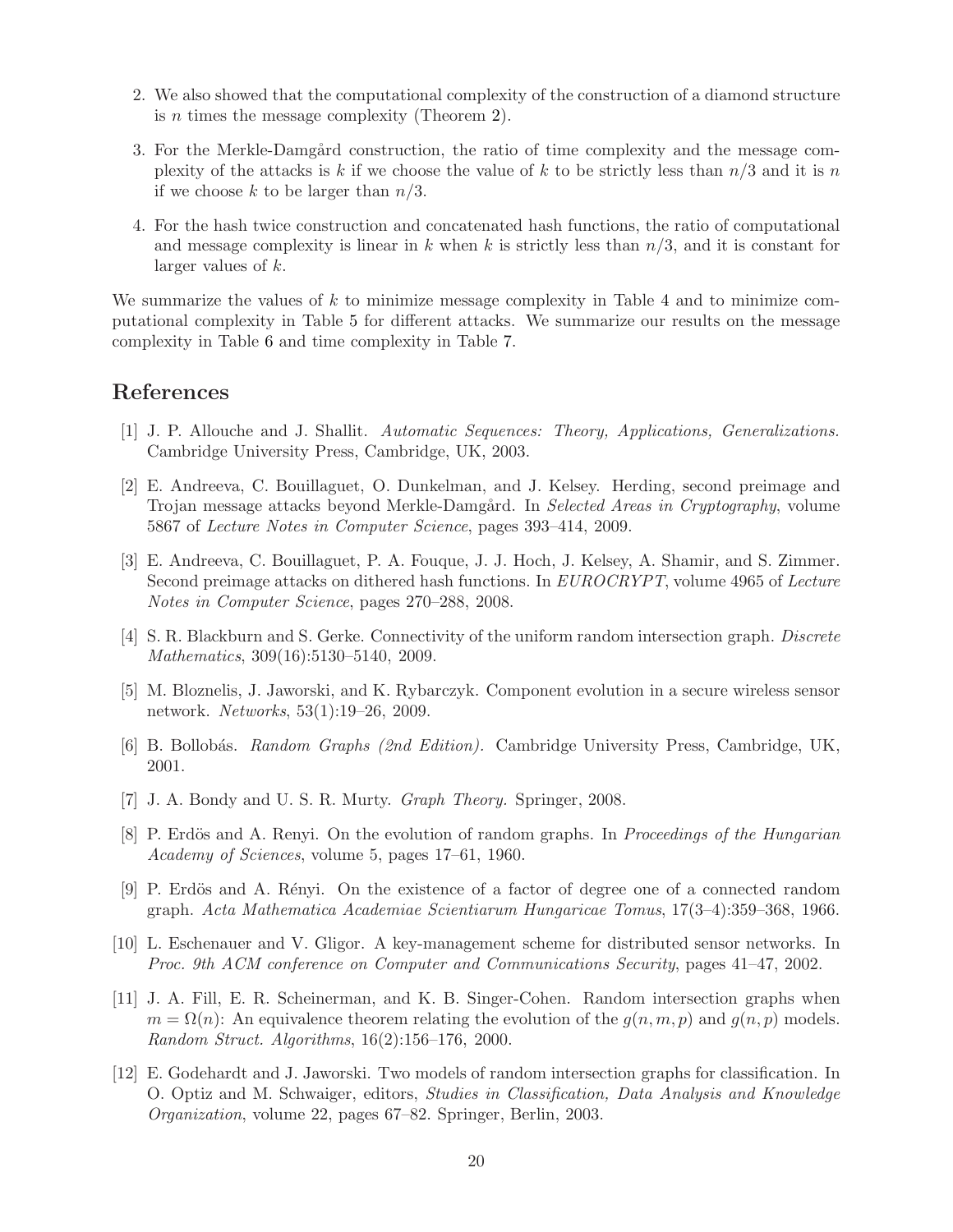| $\boldsymbol{n}$ | Example         | Herding Attack | Second Preimage  | Herding and Second     |
|------------------|-----------------|----------------|------------------|------------------------|
|                  |                 |                | on Dithered Hash | Preimage on Hash Twice |
| 128              | MD <sub>5</sub> |                | 45               |                        |
| 160              | $SHA-1$         | 52             | 55               | 52                     |
| 192              | Tiger           |                | 66               |                        |
| 256              | <b>SHA-256</b>  |                | 88               | 83                     |
| 512              | Whirlphool      | 168            | 173              | 168                    |

<span id="page-20-0"></span>Table 4: Values of  $k$  to get minimum message complexity (assuming  $l\approx k)$ 

| $\boldsymbol{n}$ | Example        | Herding Attack | Second Preimage  | Herding and Second     |
|------------------|----------------|----------------|------------------|------------------------|
|                  |                |                | on Dithered Hash | Preimage on Hash Twice |
| 128              | MD5            |                | 43               | 45                     |
| 160              | $SHA-1$        |                | 54               | 55                     |
| 192              | Tiger          | 61             | 65               | 66                     |
| 256              | <b>SHA-256</b> | 82             | 87               | 87                     |
| 512              | Whirlphool     | 166            | 172              | 173                    |

<span id="page-20-1"></span>Table 5: Values of  $k$  to get minimum time complexity (assuming  $l\approx k)$ 

|                                                                                                | Message Complexity                                              |
|------------------------------------------------------------------------------------------------|-----------------------------------------------------------------|
| Herding attack on Merkle-Damgård $\int O(\sqrt{k} \times 2^{(n+k)/2} + 2^{n-k})$               |                                                                 |
| Second Preimage on Dithered Hash $O(\sqrt{k} \times 2^{(n+k)/2} + 2^{n-k} + k \times 2^{n-l})$ |                                                                 |
| Herding attack on Hash Twice                                                                   | $O(n \times (\sqrt{k} \times 2^{(n+k)/2} + 2^{n-k}))$           |
| Second Preimage on Hash Twice                                                                  | $O(n \times (\sqrt{k} \times 2^{(n+k)/2} + 2^{n-k}) + 2^{n-l})$ |

<span id="page-20-2"></span>Table 6: Message complexity for various attacks

|                                  | Time Complexity                                                                                 |
|----------------------------------|-------------------------------------------------------------------------------------------------|
| Herding attack on Merkle-Damgård | $\left  O(n \times \sqrt{k} \times 2^{(n+k)/2} + k \times 2^{n-k}) \right $                     |
| Second Preimage on Dithered Hash | $\bigg  O(n \times \sqrt{k} \times 2^{(n+k)/2} + k \times 2^{n-k} + l \times k \times 2^{n-l})$ |
| Herding attack on Hash Twice     | $O(n \times (k \times 2^{n-k} + \sqrt{k} \times 2^{(n+k)/2}))$                                  |
| Second Preimage on Hash Twice    | $O(n \times (k \times 2^{n-k} + \sqrt{k} \times 2^{(n+k)/2}) + l \times 2^{n-l})$               |

<span id="page-20-3"></span>Table 7: Time complexity for various attacks